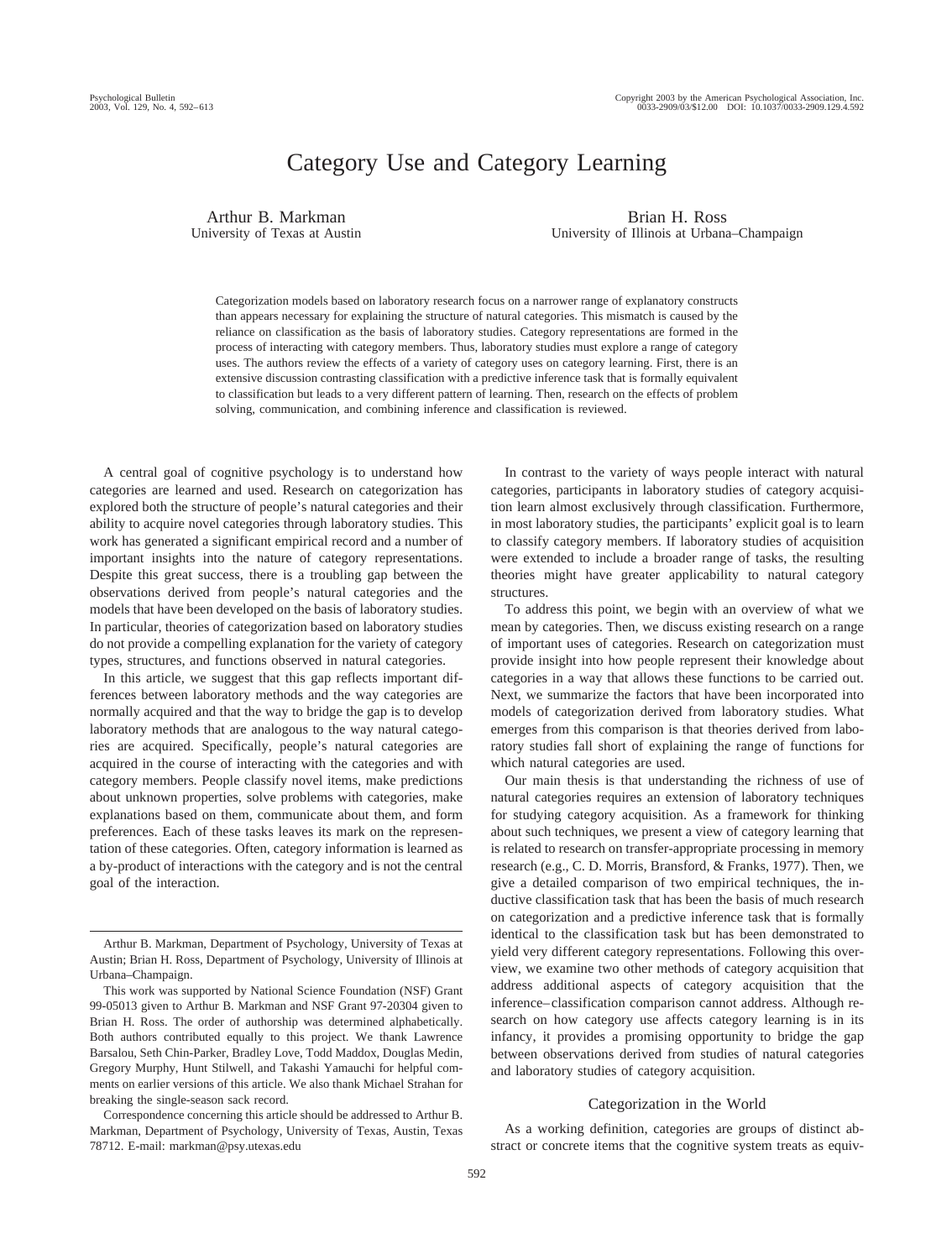alent for some purpose. Maintaining and using equivalence classes involves mental representations that encode key aspects about category members.<sup>1</sup> Research on categorization focuses on the acquisition and use of these representations. In this section, we discuss research that bears on the ways people use their natural categories. This research makes clear that a critical aspect of categories that must be explained is how representations develop that enable categories to be used.

There are, of course, many other aspects of categorization that have been studied by exploring people's natural categories. For example, research on levels of abstraction in categorization was motivated by observations about people's natural categories (see, e.g., Berlin, 1972; Rosch, Mervis, Gray, Johnson, & Boyes-Braem, 1976). Furthermore, there is a tendency, when thinking about categories, to focus on simple object categories—often those that can be labeled by count nouns. Observations of natural categories make it clear that the range of categories people possess goes far beyond object categories, including categories of abstract concepts (see, e.g., Malt & Johnson, 1992), substances (see, e.g., Au, 1994), and events (see, e.g., M. W. Morris & Murphy, 1990; Rips & Conrad, 1989), as well as categories that name the roles played by elements in a scene (A. B. Markman & Stilwell, 2001; McRae, Ferretti, & Amyote, 1997).

# *Category Use*

A fundamental observation about natural categories is that they are used for a variety of important cognitive functions. Obviously, one critical aspect of categorization is that people use categories to classify objects. Classification is the ability to determine that a new instance is a member of some known category. Although many laboratory studies involve explicit learning by classifying new instances, many other uses of categories require implicit classification of instances. For example, someone must implicitly classify a newly encountered object in a hotel bathroom as a bar of soap before using it to wash up.

A second critical function is prediction. J. R. Anderson (1990) suggested that category representations are optimized for making predictions. As a reflection of this belief, there have been many studies with children and adults on how categories can be used to predict the values of new features of an item given knowledge about the category to which it belongs. Much of this work has explored how features known to be true of one category can be carried over to other related categories (Gelman & Markman, 1986; Heit & Rubinstein, 1994; E. M. Markman, 1989; Osherson, Smith, Wilkie, Lopez, & Shafir, 1990).

For example, Osherson et al. (1990) demonstrated that people are more likely to attribute some novel property to a member of a general class (e.g., all birds have property X) if they know only that the feature is true of a category that is prototypical of the class (e.g., robins have property X) than if they know only that the feature is true of a category that is not typical of the class (e.g., penguins have property X). Research on inferences made by experts further suggests that they override general principles such as the one observed by Osherson et al. when they have specific causal knowledge about the relationships that members of different categories enter into (Proffitt, Coley, & Medin, 2000). People are also able to use their social categories to make predictions. For example, research on stereotypes demonstrates that people predict the behavior and motivations of a new person they meet on the basis of social categories, including race and profession (see, e.g., Hirschfeld, 1996; Kunda, 1999; Sherman, Lee, Bessenoff, & Frost, 1998). Thus, a range of studies on induction have demonstrated that people are quite willing to use their categories to make predictions about the properties of newly encountered individuals.

Another important function of categories is communication. There is a complex relationship between the words of language and people's categories (Brown, 1958; Malt, Sloman, Gennari, Shi, & Wang, 1999). Brown (1958) pointed out that objects can be named at a variety of levels of abstraction (e.g., poodle, dog, animal) and that speakers must determine what label to use. Furthermore, the particular word that people prefer to use to label an item cannot be predicted with a high degree of accuracy by the labels they use for other items that they perceive to be similar to it (Malt et al., 1999). Despite these complexities, people are able to communicate successfully.

There is also a substantial amount of work on conceptual combination that has demonstrated how people use their concepts productively (Costello & Keane, 2000; Gagne, 2000; Murphy, 1988; Wisniewski, 1997). Simple conceptual combinations occur in the interpretation of adjective–noun phrases like *brown apple* (E. E. Smith, Osherson, Rips, & Keane, 1988). Even for these combinations, much category knowledge needs to be used to add properties to the combination, such as the possibility that a brown apple is rotten or that a wooden spoon is large (Medin & Shoben, 1988). More complex conceptual combinations occur when pairs of nouns are combined. Thus, a *zebra horse* might be a horse with stripes or perhaps a horse that lives near zebras (Wisniewski, 1998; Wisniewski & Love, 1998). People's existing category knowledge constrains their interpretations of these phrases.

Even people's ability to form preferences is influenced by the categories they possess. Research on consumer behavior has explored people's ability to use information about brands of products to form preferences. This work suggests that people have complex beliefs about the characteristics of brands (J. L. Aaker, 1997). Furthermore, they are able to use brands productively, extending existing brands to new products (D. A. Aaker & Keller, 1990; Broniarczyk & Alba, 1994). Extensions that are consistent with their existing beliefs (e.g., Nike squash racquets) are more likely to be viewed positively than are extensions that are inconsistent with their beliefs (e.g., Nike personal computers).

#### *What Must Be Explained?*

This review of people's ability to use categories has been selective and has focused on issues that are central to the laboratory methods to be discussed later. There are two main points that emerge from this discussion. First, people are able to use their categories for a wide range of functions. When people are asked to infer a new property of an individual or of a category, they do so on the basis of the information they have acquired about the category. Similarly, when they encounter a novel noun phrase, they are able to interpret it. These observations demonstrate that

<sup>&</sup>lt;sup>1</sup> The terms category and concept are sometimes used to reflect this distinction (Murphy & Medin, 1985). Category is used to denote the set of items in the world, and concept is used to denote the mental representation that supports this grouping. Although we use these terms consistently in this article, we try to be explicit when we are referring to mental representations to avoid confusion.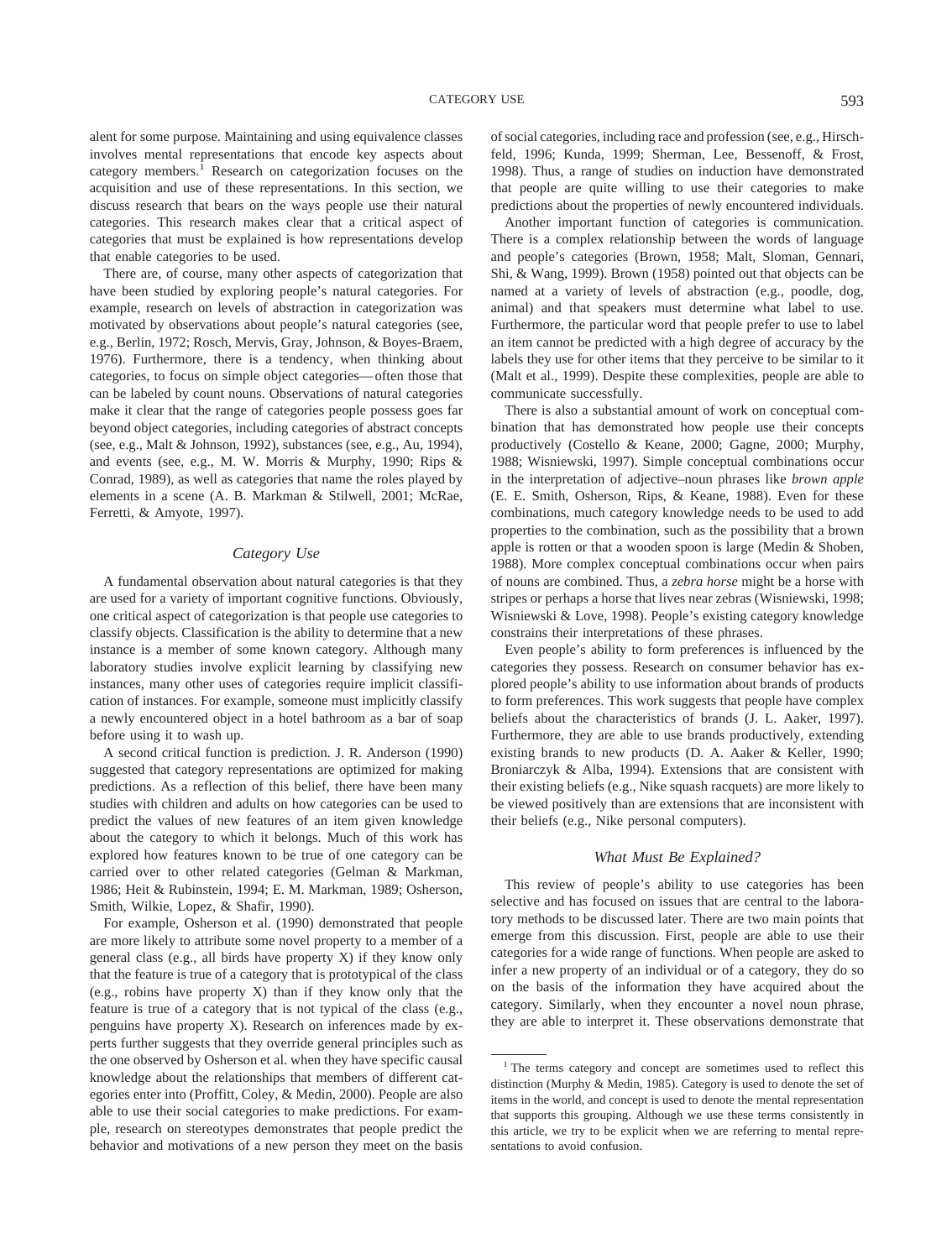|                | Dimension |   |   |                |                                 | Dimension |   |   |   |
|----------------|-----------|---|---|----------------|---------------------------------|-----------|---|---|---|
| Category A     |           | 2 | 3 | $\overline{4}$ | Category B                      |           | 2 | 3 | 4 |
|                |           |   |   |                | Family-resemblance structure    |           |   |   |   |
| A <sub>1</sub> | 0         | 0 | 0 |                | B1                              |           |   |   |   |
| A2             |           | 0 |   |                | B <sub>2</sub>                  |           |   |   |   |
| A <sub>3</sub> |           |   |   |                | B <sub>3</sub>                  |           |   |   |   |
| A <sub>4</sub> |           |   |   |                | <b>B4</b>                       |           |   |   |   |
| A <sub>0</sub> | 0         | 0 | 0 |                | B <sub>0</sub>                  |           |   |   |   |
|                |           |   |   |                | Nonlinearly separable structure |           |   |   |   |
| A <sub>1</sub> | 0         | 0 | 0 |                | B1                              |           |   |   |   |
| A2             |           |   |   |                | B <sub>2</sub>                  |           |   |   |   |
| A <sub>3</sub> |           |   |   |                | B <sub>3</sub>                  |           |   |   |   |

| Table 1 |                                   |
|---------|-----------------------------------|
|         | <b>Sample Category Structures</b> |

*Note.* The category prototypes in the family-resemblance structure (A0 and B0) are not usually presented during training trials.

category knowledge is sufficiently rich and flexible to enable a variety of uses. Thus, people's category knowledge is not encapsulated so that information available in one task cannot be used to perform another.

Second, people are sensitive both to relationships among information within categories and also to distinctions between categories. Making inferences requires people to know how the properties of category members are related. These internal relationships are both statistical and conceptual. At the statistical level, knowing that an object is a member of a particular category and has particular properties changes the likelihood that the object also possesses other properties. Furthermore, people may know how some properties of a category member are causally related to other properties (Rehder & Hastie, 2001). These relationships are useful for predicting the value of missing features.

In addition, people have an understanding of what distinguishes members of one category from those of another. For example, the fact that cobras have a distinctive hood and are poisonous helps to distinguish them from snakes in general but being long and thin and having scales do not. Thus, the former two properties are diagnostic, but the latter two are not. Such diagnostic properties are important for using categories. As one example, part of interpreting a novel noun–noun combination involves highlighting properties of the first (or modifier) noun that are particularly diagnostic of that category (Costello & Keane, 2000). Thus, a *cobra chair* is more likely to be interpreted as a chair in the shape of a cobra's hood than as a chair that is long and thin.

Any theory of concept representation must explain both facets of categorization: that categories can be used for many functions and that people are sensitive both to relationships among properties within a category and also to information that differentiates among categories. Clearly, it has been possible to develop important insights about category structure on the basis of observations of people's natural categories. Nonetheless, there is a strong pressure to explore category acquisition in the laboratory to exert control over the learning setting. Unfortunately, the set of issues that has occupied much of the laboratory research on category acquisition and representation only partially overlaps with the aspects of natural categories described in this section.

## Category Representations Developed in Laboratory Studies

Laboratory explorations of category acquisition generally focus on classification. There are two primary methods used in these studies: classification and sorting. In sorting studies, people are shown a set of instances (either as a group or sequentially) and are asked to sort them into a small number of groups. When faced with this method, people often adopt a simple strategy of sorting along a single dimension, perhaps classifying exceptions by their overall similarity to the groups formed (Ahn & Medin, 1992; Medin, Wattenmaker, & Hampson, 1987; Wattenmaker, 1995). Because this strategy probably reflects something about the sorting task itself rather than about mechanisms of category acquisition and use, we do not consider it further.

In classification tasks, people are shown instances sequentially and are asked to classify each instance into one of a small number of categories. During training, participants are given feedback after each trial and are expected to learn the categories by trial and error.<sup>2</sup> Studies of this type generally manipulate the number of dimensions that describe the categories, the category structure, and the base rates of the categories. Table 1 shows two sample category structures. The family-resemblance structure consists of categories in which each instance seen during learning (A1–A4 and B1–B4) shares three feature values with the prototype of its category (A0 and B0). The fourth feature is an *exception feature* and manifests the value typical of the other category. The nonlinearly separable (NLS) structure shown in Table 1 is designed so that there is no clear rule that distinguishes between the categories, and so, the instances cannot be classified on the basis of overall similarity.

After participants learn to classify the instances to some degree of accuracy, they are often given transfer classification in which

<sup>2</sup> There is a growing interest in unsupervised learning in which people are not given feedback about the categories to which items belong (Clapper & Bower, 1994; Love, 2002, in press). To date, there has not been enough research on this topic to provide a clear idea of how these results relate to those of studies of supervised learning.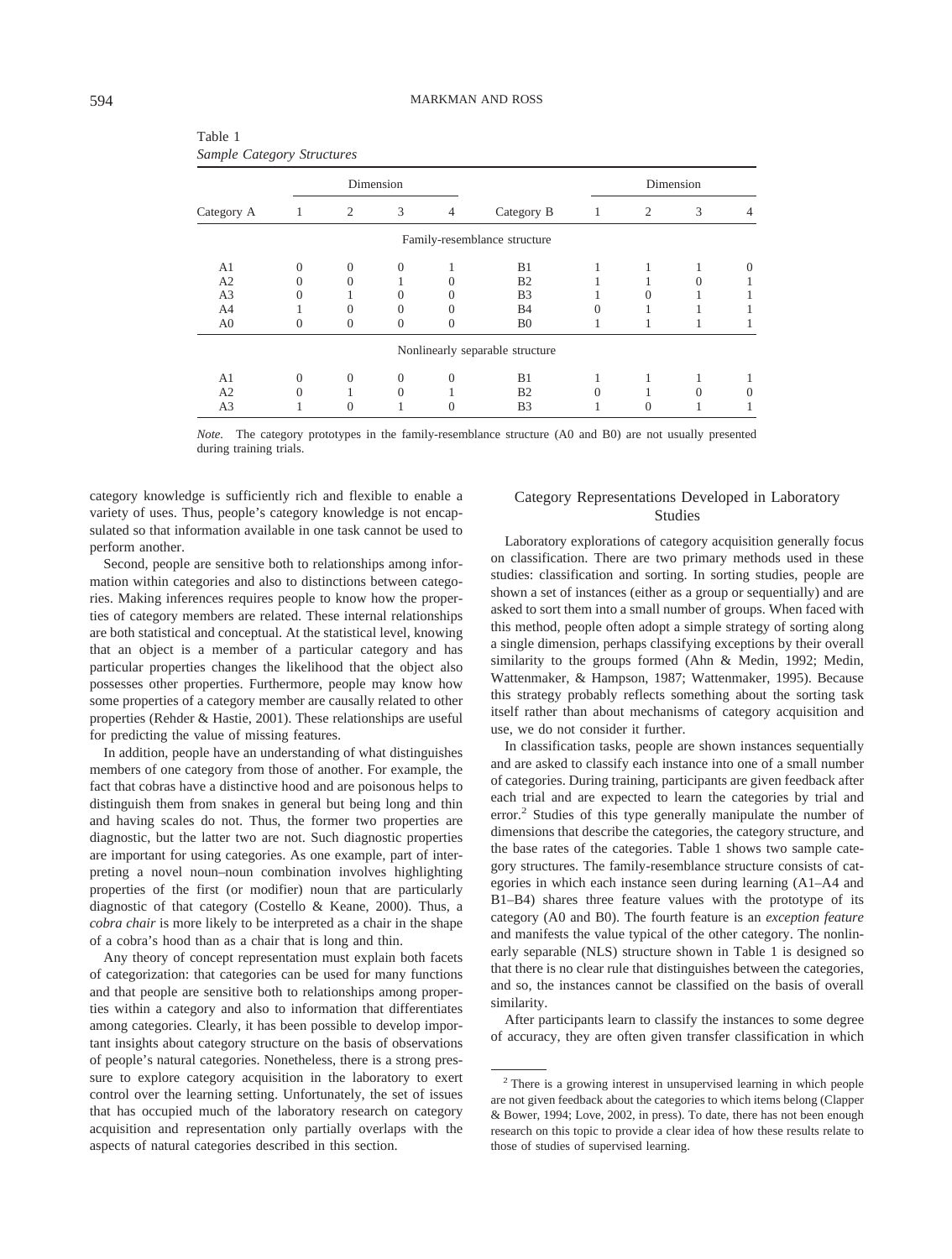new instances are presented and are classified. No feedback is usually given on transfer trials. Other transfer tasks such as typicality ratings, recognition memory judgments, and classifications of individual features may be given as well.

Models developed on the basis of people's performance on classification tasks are referred to as categorization models, suggesting that they are meant to provide insight into category representations. Many of these models have been formalized into mathematical or computational models. In this section, we draw broad conclusions about this research, but we do not focus on the details of particular models.

In essence, there are three classes of models that have been used to explain data from classification studies: prototype models, exemplar models, and rule-based models. There is considerable debate about the degree to which these models can explain the extant data, but some combination of these three approaches can explain nearly all of the classification data that has been collected to date (Maddox & Ashby, 1993; Nosofsky & Palmeri, 1997; Nosofsky, Palmeri, & McKinley, 1994; J. D. Smith & Minda, 2000, 2001).3

Prototype and exemplar models are similarity-based approaches. On these views, people classify each instance by virtue of its similarity to a stored category representation. In prototype models, the stored category representation is an average exemplar of the category (Posner, Boies, Eichelman, & Taylor, 1969; Reed, 1972; J. D. Smith & Minda, 2001). In exemplar models, individual exemplars are stored along with the label of the category to which they belong. New instances are compared with the stored exemplars and are categorized on the basis of their similarity to individual exemplars (Kruschke, 1992; Medin & Schaffer, 1978; Nosofsky, 1986).

In the mathematical models that implement prototype and exemplar models, the representations are typically simple, consisting of multidimensional spaces or small numbers of independent features. Similarity among exemplars consists of nearness in the space or degree of feature overlap. Features or dimensions may be weighted independently. There is little provision for relational information or complex representational structure in these models, although it is possible to incorporate information about the degree to which features co-occur by using a suitably structured similarity function (such as a multiplicative function).

According to rule-based models, people try to find some rule that allows all (or most) of the exemplars to be placed into the correct category. If there are exceptions to the rule, then those exceptions may be stored separately (Nosofsky et al., 1994; Palmeri & Nosofsky, 1995).

Only one of the two issues discussed in the previous section has been the source of significant work in laboratory studies of category acquisition. In particular, theories of categorization that are based on classification data typically posit some kind of internal category representation (e.g., exemplars or prototypes) that captures information about features of a category and distinguishes this category from other categories being learned. Rule-plusexception models also focus on the importance of distinguishing between categories, as the rules that are formed are often focused on finding parsimonious ways to distinguish among the categories being learned.

Finally, the premise of this review of the category-learning literature is that there have traditionally been few laboratory studies that have directly addressed uses of categories other than classification. Thus, it is not clear whether the kinds of representations that people formed in these studies are sufficient for carrying out other functions. Indeed, to the extent that people were forming rules and storing exceptions in some cases, it is not clear how these representations could be used for functions like communication, predictive inference, or preference formation. In the next section, we suggest a way to address this apparent gap between natural categories and laboratory studies.

## Category Use and Category Learning

Why is there a gap between the theories developed on the basis of laboratory studies and the observations of the functions and representations of natural categories? It is tempting to ascribe this difference to the sparseness of the laboratory setting in which people are asked to learn a small number of categories composed of simple objects that can be described by a limited number of dimensions. Although this simplicity may indeed lead people to use strategies that they do not outside of the lab, we think the root of the problem is much deeper.

There is a hidden assumption in most research on categorization that the classification task taps a fundamental categorization mechanism. One basis for this assumption is the observation related above that classification is a sufficiently central use of categories such that it lies at the heart of all other functions of categories. An item needs to be classified before category-related knowledge can be used to predict, explain, and so on. A second underlying assumption of laboratory classification work is that categorization involves generating mental representations to support category uses and that any task that makes use of categories involves the same mechanism. On this view, categories learned by classification can be applied straightforwardly to other category uses. This assumption is particularly important because the ability to classify new items has no utility by itself. It is helpful to know the category membership of some new item largely because category representations support more complex reasoning about an item than could be done without knowing the category to which it belongs.

We suggest that the core of the problem is that there is no single category-learning mechanism. Research on memory suggests that what people remember about some item is specific to the way they interact with that item. The concept of transfer-appropriate processing suggests that the way people interact with something affects what they recall about it later (see, e.g., C. D. Morris et al., 1977). In this section, we develop a simple but powerful transferappropriate processing view of categorization that can be used to explore the relationship between the way categories are used and what is learned about them.

The cognitive system is conservative (Payne, Bettman, & Johnson, 1993). That is, when people engage in a task, they are unlikely to do more than is necessary to complete that task. In the context of category learning, that means that the information that is necessary to complete a task is much more likely to be learned than is other information that is present during learning but that is not necessary for the successful completion of the task. Furthermore,

<sup>&</sup>lt;sup>3</sup> There are also iterative clustering models (e.g., J. R. Anderson, 1991; Love et al., in press). These models fall somewhere between exemplar models and prototype models. They retain all of the exemplars seen during training, but they form intermediate groupings in memory.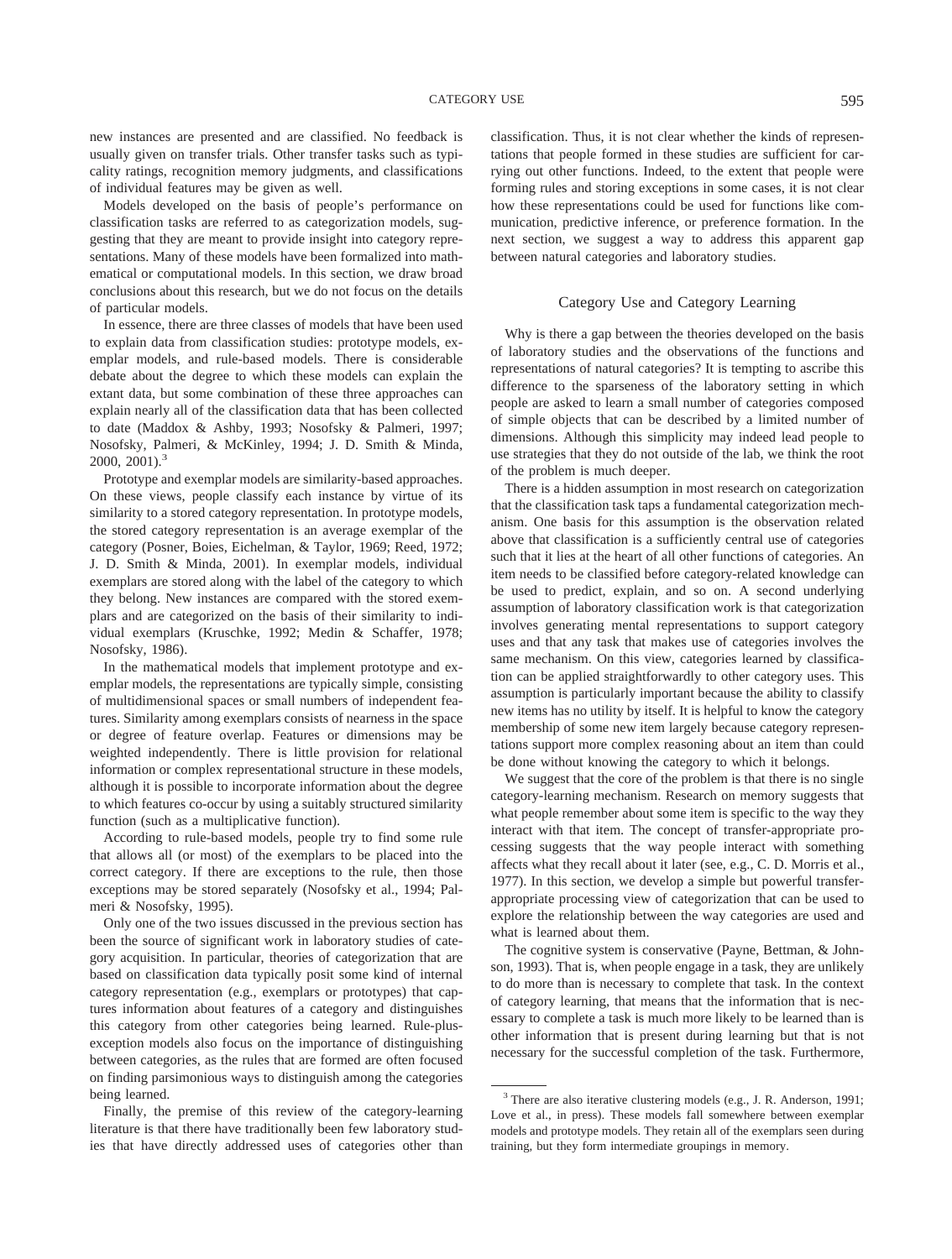because people are miserly in their allocation of cognitive effort, they may not learn much additional information once they have developed representations sufficient to complete a task.

This assumption has deep implications for learning. It means that to predict what people learn from a task they perform, it is necessary to analyze the task they are performing and the context in which that task is performed. Furthermore, to understand whether a given task leads to representations that are sufficient to carry out some second task, one must predict what is learned during the first task and then determine whether this information is sufficient for carrying out a second task. Although this statement may seem obvious, it contradicts a deeply held (if implicit) assumption of categorization research, namely, that any learning task, such as classification, leads to category representations that are sufficient for carrying out tasks for which people's categories are used.

The classification task that people are given typically requires them to learn to distinguish among the categories being learned. Thus, features that are diagnostic of the categories are particularly important for classifying new instances. Features that are not diagnostic, either because they are redundant with other diagnostic features or because they do not distinguish between the categories, may not be learned. The particular features of a category that are diagnostic depend on the other categories that are being learned. Relating this analysis to the aspects of natural categories described above, we suggest that the classification task is particularly focused on between-categories information and, thus, that betweencategories information is most likely to be acquired by people given a classification task.

The features that are diagnostic of a category in the context of some other category in a classification task may not be the ones that are most useful for making predictive inferences about category members. In a predictive inference setting, the person must predict the value of a missing property given a category label or some of the other feature information, or both. Fortuitously, some of the missing information may be those properties that are most diagnostic. However, in the general case, some amount of the missing information is properties that would not be diagnostic for distinguishing among members of a set of categories. Thus, to carry out predictive inference successfully, it is necessary to have information about the within-category structure of the category: that is, information about how the features of the category relate to each other and to the category label.<sup>4</sup>

This discussion suggests that the study of category acquisition needs to focus on the relationship between the way categories are used and what is learned about them. Only by examining a range of tasks can psychologists begin to understand how category representations are acquired that are rich enough to support the variety of functions for which they are used. Furthermore, there needs to be more emphasis on situations in which categories are learned while processing information about category members because people are rarely in a situation in which their main goal is to learn a category (Brooks, 1999). Indeed, outside of school situations, people rarely have the explicit goal to learn about some item. Thus, laboratory studies need to match the world on this key variable. Furthermore, when a task is proposed, it must be analyzed to determine what information is required to perform it, to understand the degree to which that task is able to use information that is acquired in the process of carrying out other tasks.

Since the late 1990s, there has been a growing emphasis on the relationship between category use and category learning. To illustrate the utility of this approach, we begin with an extensive review of research contrasting categories learned by the standard classification task with categories learned by making predictive inferences. After this presentation, we focus on other means of learning categories to address the integration of category representations from different learning tasks.

Contrasting inference and classification has three benefits. First, there is more work on the influence of these functions on learning than on any other pair of functions. Second, at one level, the classification task and the inference task can be seen as formally equivalent. This formal equivalence is discussed in detail in the next section, but the close similarities of the tasks can be seen quickly using Table 1. In a classification trial, an item (values on all four dimensions) is presented without the category label, and the participant must decide on the label. In an inference trial, the label and the values on three dimensions are presented, and the participant must decide on the value of the fourth dimension. Despite this formal equivalence, the preceding discussion suggests that classification and inference have different information requirements. Thus, there is good reason a priori to believe that the representations that people form when performing these tasks are different.

A third reason for focusing on inference and classification is that both tasks involve a small number of categories and a small number of stimulus dimensions, and so, both tasks are amenable to mathematical modeling. Thus, the models developed on the basis of classification tasks can be extended to inference tasks to gain further insight into these tasks and to provide additional tests of the models.

After the review of research on the inference and classification tasks, we briefly discuss work relating category learning and category use in two other domains: (a) tasks that are combinations of classification and inference and (b) problem solving. These domains allow us to address another important issue relating to category use. One might object that people are not forming category representations when performing these tasks but rather are forming separate representations that are optimized for the learning tasks. The research that has been done on combinations of classification and inference and on problem solving allows us to demonstrate that the information that is acquired while performing one task is used for carrying out a second task.

#### Inference and Classification

A thorough investigation of the classification and inference tasks requires an explanation of the tasks, a discussion of their similarities and differences, and an investigation of the empirical and modeling results that provide evidence for similarities and differences. These are the goals of this section.

<sup>&</sup>lt;sup>4</sup> In theory, it is possible to have categories that do not have a category label. Most psychological research focuses on categories that do have labels, and we do not consider the case of categories that do not have labels further in this article.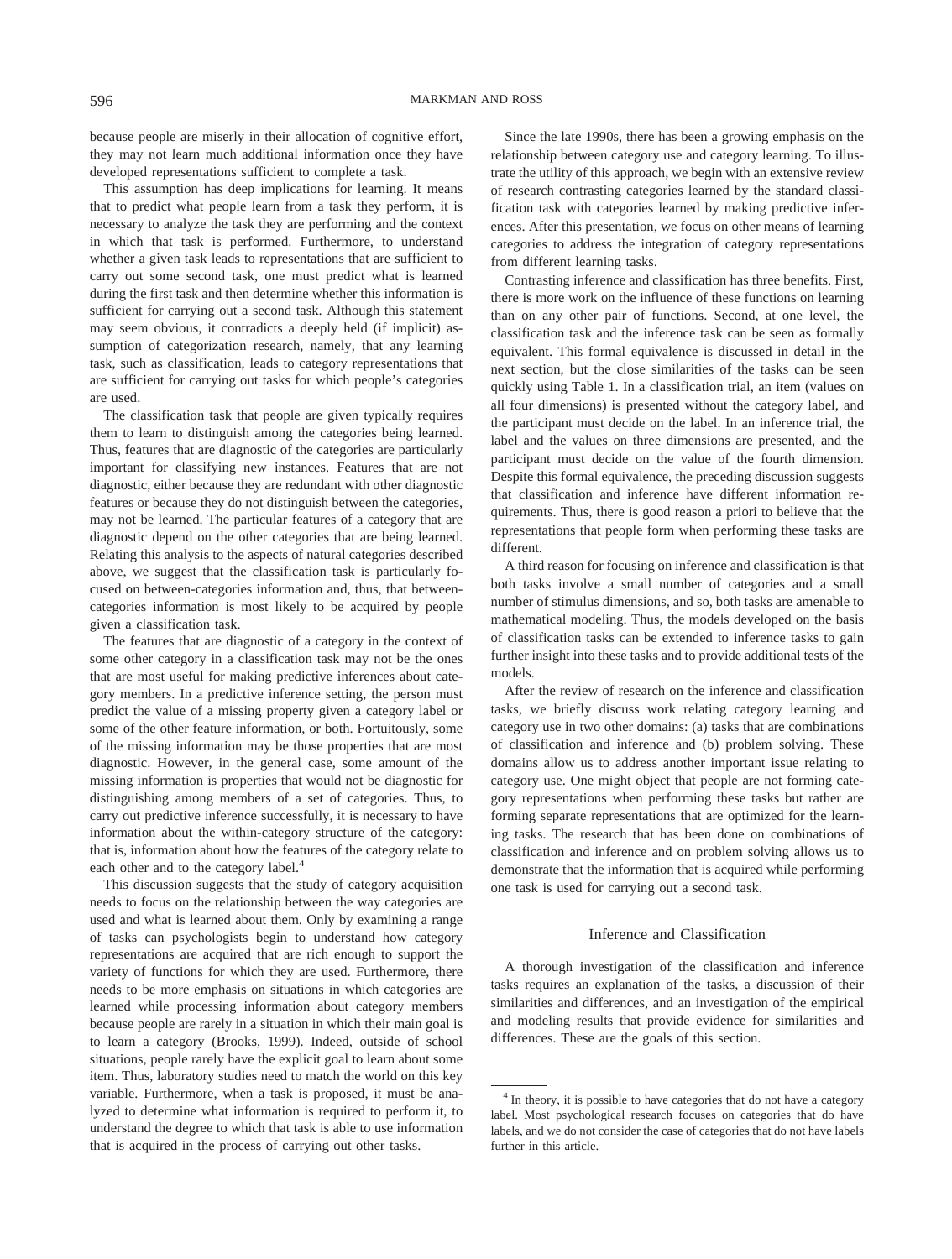# *Overview, Formal Equivalence, and Possible Psychological Differences*

#### *Overview*

We begin our overview with some terminology because many different labels have been applied to the same properties of categories in different studies. We assume each item (or exemplar) consists of a set of dimensions that can take on one of a number of values. The items can be divided into groups. We use the term *category label* to refer to the symbol that denotes a particular group of items and the term *category feature* to refer to a symbol that denotes the value that an item has along a particular dimension. For example, there may be a set of people who can be separated into groups with category labels such as Democrat or Republican and with dimensions such as their stand on a political issue (e.g., gun control) or their annual income, as well as values along those dimensions (e.g., pro-gun control, annual income of \$72,000).

*Classification* refers to a task in which values for (some of) the dimensions are presented and the category label must be predicted. An example would be to predict whether a person is a Democrat or Republican on the basis of their positions on different political issues such as supporting gun control and the minimum wage. *Inference* refers to a task in which the category label and/or values of some of the category dimensions are presented and the value of another category dimension must be predicted. An example would be to predict a person's position on the minimum wage given that the person is a Democrat and supports gun control (see J. R. Anderson & Fincham, 1996, and Thomas, 1997, for other versions of inference tasks). Of course, inference may also be done with respect to categories in general, as in studies of category-based induction.

As can be seen from this description, the two tasks are quite similar. We first explore the formal similarities and then discuss some possible psychological differences. We illustrate the tasks using the abstract stimulus structure shown in the top part of Table 1, with the two categories, A and B, given in different halves of the table. Each column represents a category dimension, and the numbers (0 or 1) in the table represent a particular value for the dimension (e.g., the first dimension might be color with a 0 representing green and a 1 representing red). Each row (on each half of the table) represents a particular item, such as A1, with the item having values on each of the four category features. We refer to the values of this item's category label and category features as (A, 0, 0, 0, 1). As can be seen with this particular structure, called a family-resemblance structure (Rosch & Mervis, 1975), each category has a value on each dimension that occurs most often for members of that category, and the conjunction of those values is the category prototype given at the bottom of the table. For example, the prototype for Category A, which we call A0, consists of all values of 0 (A, 0, 0, 0, 0). Each exemplar has three values consistent with the prototype of the category to which it belongs and one value consistent with the prototype of the other category. We refer to these latter values as exception features.

Most of the experiments we consider used the standard incremental learning task described earlier. That is, one item is presented on each trial, and the learner responds with an answer, is given feedback, is given some time to study the item and answer, and proceeds to the next item. For the classification task, this is the procedure that has been used in most experimental studies; the learner is presented with values of all the category features of an item and predicts the category label. For example, the learner might be presented with all the values for Item A1 and have to predict whether it is in category A or B. We can refer to that trial as (?, 0, 0, 0, 1) with the question mark indicating information that was not presented and has to be predicted.

For the inference task, the learner is presented with the category label and the values on all but one of the other category features and predicts the missing value of that category feature. For example, the learner might be asked to predict the value for the second category dimension of A1, given the category label and values of the other dimensions. This trial can be referred to as (A, 0, ?, 0, 1).

#### *Formal Equivalence*

This framework makes clear the underlying similarities of the two tasks. The main difference is that in the classification task, the category label is predicted whereas in the inference task, a category-feature value is predicted. Some researchers have proposed that there is no qualitative difference between category labels and category features and that both of these tasks can be viewed as feature prediction (see, e.g., J. R. Anderson, 1990, 1991; though see Murphy, 1993). If the category labels, A and B, are thought of as just another category feature with values 0 and 1, respectively, the underlying similarity of the two tasks is even more striking. Item A1 would be characterized as (0, 0, 0, 0, 1), and its classification trial would be (?, 0, 0, 0, 1), whereas one inference trial would be (0, 0, ?, 0, 1). In both cases, the presented information consists of four of the binary-valued feature values, and the learner has to predict the value of the fifth dimension.5

## *Possible Psychological Differences*

Although the tasks can be characterized in a way that suggests formal equivalence, there are reasons to believe that there are significant psychological differences between classification and inference. We first consider some possible differences and then, in the next section, consider empirical examinations of these differences.

To determine what might be learned in each task, we use the transfer-appropriate processing framework to consider how the items are being processed during learning. In classification learning, the goal is to learn to divide items into groups, so the focus is on between-category information. An item is presented, and the learner needs to determine the category to which it should be assigned. Under this task, there is much evidence to suggest that people tend to focus on (often a small number of) features that are diagnostic for this goal (Medin et al., 1987; Nosofsky et al., 1994; A. Tversky, 1977). There may be different strategies people use, including prototypes, exemplars, rules, or some combination such as rules plus exceptions (e.g., J. R. Anderson & Betz, 2001; Nosofsky et al., 1994). However, for all of these strategies, the

<sup>5</sup> As discussed below, when studies comparing inference and classification are run using the family-resemblance structure in Table 1, the prototypes (e.g., A0 and B0) are never shown during classification learning. Similarly, trials in which people have to infer an exception feature are never shown because they would also involve presentation of four values consistent with the prototype of one of the categories.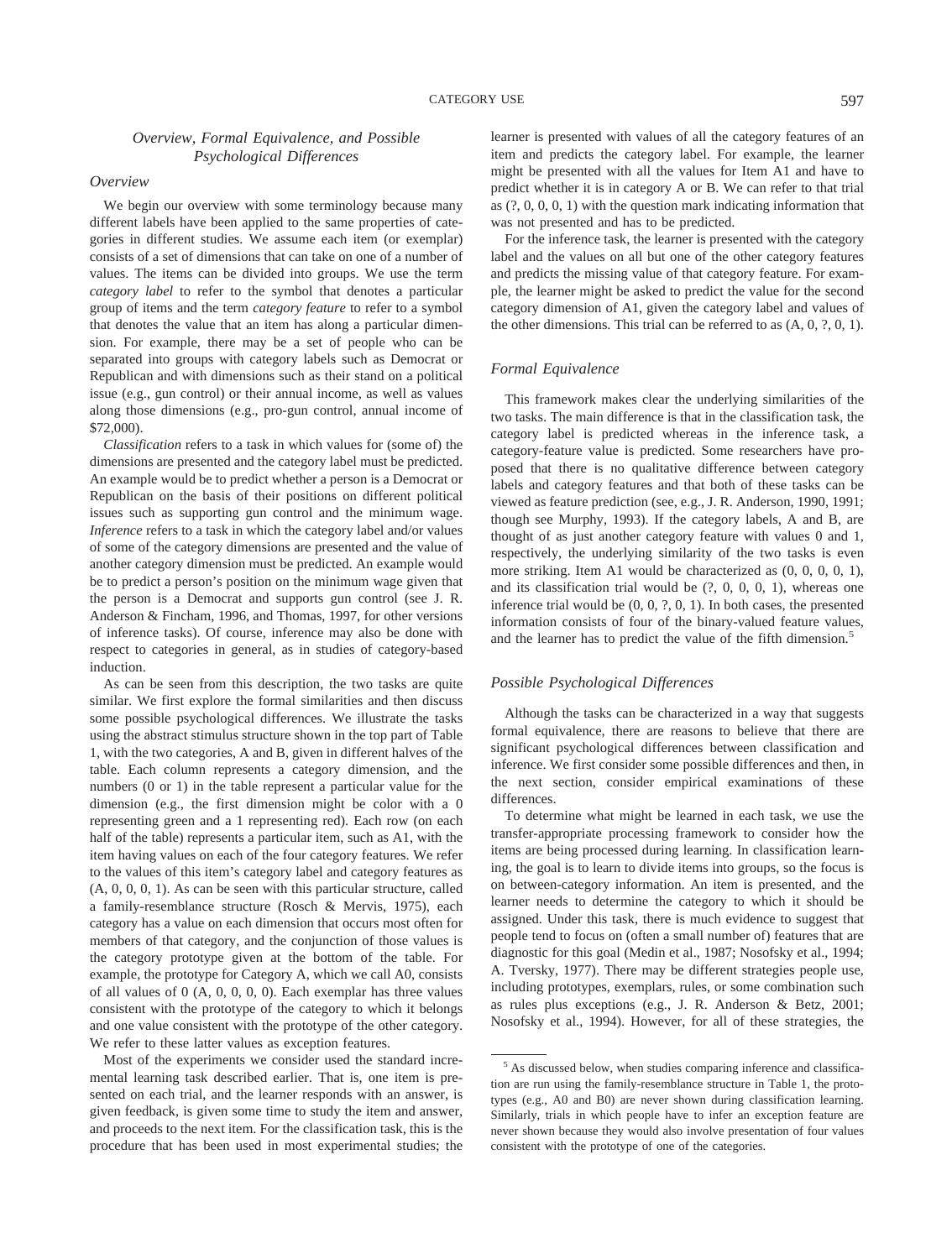focus on diagnostic features is central. As already mentioned, in a somewhat different type of classification task, sorting, in which all the items are available and separated into groups, people often use only a single feature for dividing the items even when there is a strong family-resemblance structure (Ahn & Medin, 1992; Wattenmaker, 1995).

In inference learning, the goal is to learn the feature values of the different category members. A partial item is presented along with its category label, and the learner needs to predict the missing value. An important possible difference with classification is that when people are making inferences about classified items, they limit the information being considered to the category given and do not take into account what the other categories are like (Murphy & Ross, 1994). Rather than comparing the stimulus with all items they have seen or with rules for each of the categories, the learners can focus on the single category given to make the inference. For example, given (A, 0, ?, 0, 1), the learner can ask what a Category A item with these three category-feature values would be likely to have for the missing second-feature value. Limiting the focus in inference to the target category may have important psychological implications because the learners are trying to find aspects of categories that facilitate the prediction of missing features. Some evidence is elaborated later showing that inference learners pay particular attention to relationships among category members and often compare category members, leading them to notice commonalities such as the prototypical features in a family-resemblance structure (see, e.g., Lassaline & Murphy, 1996). The important point is that because the learners are focused on the target category that is given along with the partial item, the task may be viewed (from the learners' perspective) as figuring out what the category's members are like, that is, the internal structure of the category. The task leads people to learn what feature values are most relevant for the category, the within-category information, not which feature values are most useful for telling which category the item is in.<sup>6</sup>

We can also examine possible differences by considering the particular stimulus structure in the top half of Table 1. Suppose a learner is given A1 and has to classify it as A or B (?, 0, 0, 0, 1). None of the presented feature values is 100% predictive of the category. If the learner is looking for diagnostic features, it is likely that she or he will construct a simple rule with exceptions (e.g., first feature value 0 means Category A, but two exceptions in A4 and B4) or some disjunctive rule (e.g., Category A if at least two of some three features have the value 0, such as red, square, and large). It is also possible that other disjunctions are learned, such as all the exemplars.

In contrast, the inference-learning task might promote the learning of the prototypes of the two categories. Given the stimulus (A, 0, ?, 0, 1), the learner may focus on Category A and learn what the usual value for the second category feature for this category is. Thus, if the different category features are queried and the learner is given feedback, the learner may learn which are the prototypical values for the category.

The consideration of these two tasks from the perspective of the transfer-appropriate processing framework suggests how they might lead to differences in category representations. In particular, the classification task leads to an emphasis on the diagnostic features, whereas the inference learning emphasizes the internal structure. We now examine the evidence for this analysis.

## *Evidence for Differences Between Classification and Inference*

We have suggested some ways in which the classification and inference tasks might lead to differences in the category representations, so we turn here to the empirical evidence. The first major issue we address is whether the category label is special in any way or if it is treated in qualitatively the same way as any other dimension. If the label is treated as another dimension, then classification and inference are equivalent. Next, we examine studies that have contrasted inference and classification tasks and explore the systematic differences that have been observed between them. We discuss the evidence in four sections: ease of learning, prototype effects, effects of feature diagnosticity, and the ease of abstraction from specific properties.

#### *Is the Category Label Just Another Category Feature?*

The view that a category label is just another feature of an exemplar has been argued most forcefully by J. R. Anderson (1990, 1991), who based his influential rational analysis on the assumption that the goal of categorization is to maximize the accuracy of predictive inference. In his model, internal category representations are organized in a manner that maximizes the system's ability to make predictions. Classification is simply a special case of predictive inference where the category label is the dimension that must be predicted. Anderson left open the possibility that the category might receive a different amount of attention than category labels, but the mechanisms for processing features and labels are the same.

There are two general observations that suggest that a category label might not be just a feature of an item (see Yamauchi & Markman, 2000a). First, the labels and features are linked to the category members by different relations. A category label is connected to each category member by a class-inclusion relation (e.g., this object *is a* giraffe). Category features are connected by partonomic relations (e.g., this object *has* a long neck). Second, the scope of the property is quite different. Category labels indicate the whole object, whereas category features indicate parts of objects (Miller & Johnson-Laird, 1976; B. Tversky & Hemenway, 1984). These observations are bolstered by much evidence that category labels are special. We turn to this evidence now.

*Developmental research on induction.* A great deal of developmental research on induction, much of it conducted by Susan A. Gelman and Ellen M. Markman (e.g., Davidson & Gelman, 1990; Gelman & Markman, 1986), has demonstrated the importance of category membership relative to other category features. Traditionally, children were thought to be limited in their classification ability by a strong reliance on perceptual similarity (Flavell, 1985). When deciding whether a property known to be true of one object was true of a second object, children were thought to focus largely on the perceptual similarity between the two objects.

<sup>6</sup> One way to characterize the difference between classification and inference is by the importance of cue validity (the probability that an object belongs in a category given that it has a particular feature) and category validity (the probability that an object has a particular feature given that it belongs to a category). Classification leads to the acquisition of features that have high cue validity. Inference leads to the acquisition of features that have high category validity.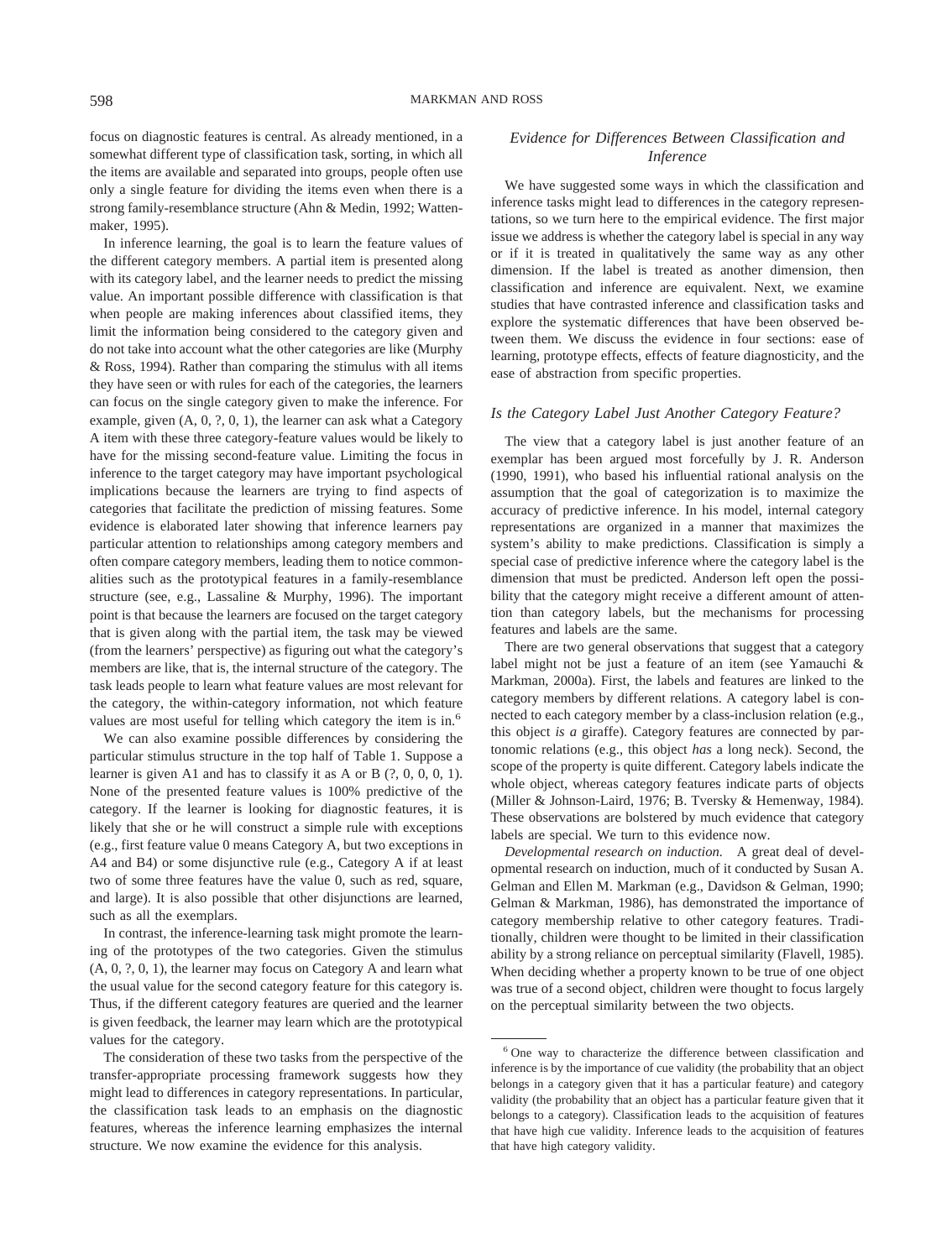In contrast to this view, Gelman and E. M. Markman (see, e.g., Davidson & Gelman, 1990; Gelman & Markman, 1986) found that preschool children preferred to base their inductions of new properties on category membership rather than perceptual similarity. In one study, the children saw pictures of two animals and were taught novel properties about them. For example, they saw a flamingo and bat and were told that the flamingo feeds its baby mashed-up food whereas the bat feeds its baby milk. Next, they saw a picture of a new animal, such as a blackbird, that was in the same category as one animal (flamingo) but much more perceptually similar to the other animal (bat), and they were asked whether this new animal (labeled as a bird) would feed its baby mashed-up food or milk. Even 4-year-olds tended to make inferences on the basis of labeled category membership rather than perceptual similarity.

Gelman and Coley (1990) observed similar effects with 2-yearold children, as long as the category label was provided. An important aspect of these results is that the inferences children made on the basis of category membership were selective—when the property was not one that ought to generalize to new category members (e.g., an animal's age), then the children did not generalize from one category to the other (see also Kalish & Gelman, 1992).

In her seminal book, E. M. Markman (1989) provided a number of arguments for the importance of category labels, focusing on the difference between using a noun rather than an adjective when referring to an item. For example, she argued that a noun conveys that the category supports more inferences; is more central to the identity of the object; is relatively enduring, stable, and permanent; and is organized into taxonomies.

The studies contrasting the importance of category labels to inferences have generally examined familiar labels, confounding any effect of the label itself with any prior knowledge effect of that label. Gelman and Heyman (1999) investigated whether the linguistic form itself (noun vs. verbal predicate) is sufficient to lead to differences in the perceived stability of a property. They told 5 and 7-year-old children about four child characters that had some unusual property (e.g., "Rose eats a lot of carrots"). This information was presented as either a noun labeling a category ("She is a carrot-eater") or as a descriptive phrase ("She eats carrots whenever she can"). Children then assessed the stability of this trait for the child character (e.g., "Will Rose eat a lot of carrots when she is grown up?"). Children of both ages thought that the property was more stable when it was presented as a category label than when it was presented as a descriptive phrase.

This evidence demonstrates that category labels are treated differently from other category features even by young children. Children typically use category membership as the basis of inference rather than compelling perceptual similarity. When the same information is presented as a label versus a verbal predicate, children view the label as indicating a more stable property.

*Feature similarity versus category membership.* Although there is good evidence that categories limit the information considered during inference (Malt, Ross, & Murphy, 1995; Murphy & Ross, 1994; Ross & Murphy, 1996), the difference between category labels and category features has not been the focus of much research in the adult literature. Prior research on inference has not clearly separated the influence of feature similarity from the influence of category membership. Yamauchi and Markman (2000a) examined this difference directly. The logic of their research was based on the well-documented finding that classification is determined largely by the similarity, or featural overlap, between a test stimulus and those items that have already been classified. If the category label is treated as just another feature, then inductive inference is equivalent to classification and should be based on the similarity to earlier items as well. Yamauchi and Markman tested this idea by placing category labels and category features in opposition.

We describe two of Yamauchi and Markman's (2000a) experiments in detail. The stimuli in these studies were a five-feature family-resemblance structure (see Table 1 for a four-feature family-resemblance structure) and were instantiated as pictures of cartoon bugs with dimensions of antenna, head, body, legs, and tail, along with a category label of *monek* or *plaple*. Thus, using the abstract notation from Table 1, the monek prototype was (M, 1, 1, 1, 1, 1), and the plaple prototype had all zeros, so one monek study item would be (M, 1, 1, 1, 1, 0), and one plaple would be (P, 0, 0, 1, 0, 0). The 10 items were given on one sheet of paper with the category label above the item and a line to separate the two categories. The participants were allowed to look at this sheet throughout the experiment and had to answer both classification and inference questions.

The primary manipulation in Yamauchi and Markman's (2000a) Experiment 1 was the similarity of the test item to the prototype. High-similarity items had four features in common with the prototype (and so were equivalent to the study items), mediumsimilarity items had three features in common with the prototype, and low-similarity items had two features in common with the prototype. For classification questions, it was assumed that the proportion of category responses (called *category-accordance responses*) would decrease with similarity. This decrease would be especially strong for the low-similarity items because they had more features in common with the prototype of the other category; for instance, a monek low-similarity item might be (M, 1, 0, 1, 0, 0), though in classification trials it would be without the label.

The inference questions were of particular interest in these studies. The high- and medium-similarity inference questions should have led to category-accordance responses, as both the category label and the feature values suggested a response in accordance with the prototype of the queried category. The two views of category labels made different predictions for the low similarity items such as  $(M, 2, 0, 1, 0, 0)$ . This item had two parts in common with the monek prototype (the label and the third feature) and three parts in common with the plaple prototype (the second, fourth, and fifth features). If the label were treated simply as another feature, then there were only two out of five monek properties, so participants should have predicted a 0 value most of the time—as often as they predicted plaple in the classification condition. However, if the category label were special, then the proportion of category-accordance responses should have been much higher for low-similarity items in the inference test than it was in the classification test.

The results supported the idea that the category label is not simply another feature. Although the proportion of category responses for classification and inference were about equal for the high- and medium-similarity test items, the low-similarity items showed many more category-accordance responses for inference than for classification (0.51 vs. 0.23). That is, given a lowsimilarity test item, such as  $(M, 1, 0, 1, 0, 0)$ , participants were much more likely to fill in a missing monek-valued feature (e.g.,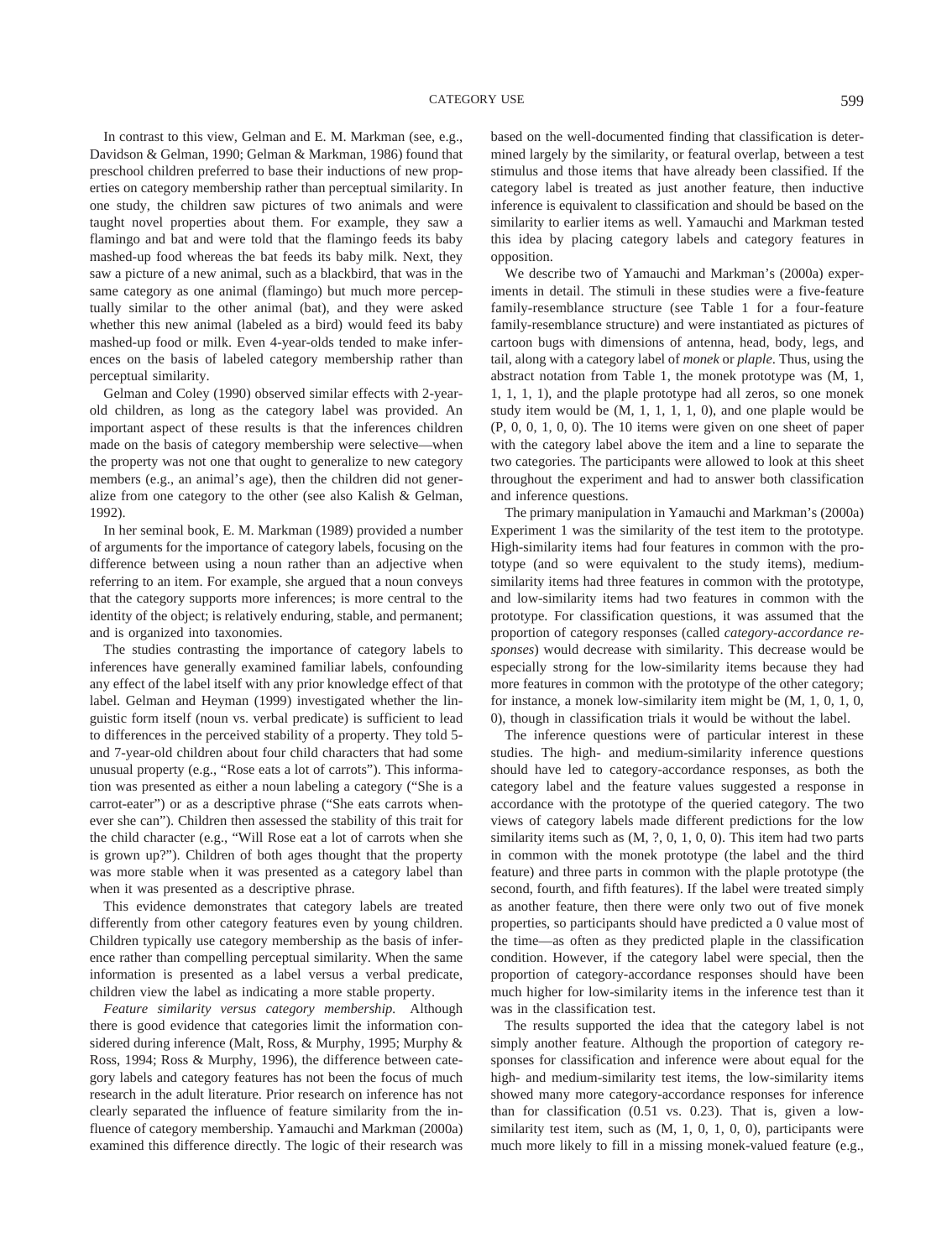$[M, 2, 0, 1, 0, 0]$  with the monek prototype value of 1 than they were to fill in a missing category label, (?, 1, 0, 1, 0, 0), with the monek label. Notice that for these low-similarity items, even though more parts were in common with the opposite prototype in the inference test, the participants were more likely to give the feature value that was consistent with the prototype that matched the category label. This result suggests that the label was being treated differently from the other features, though it is possible that the label was simply given more than twice the weight of the other features. The next study provided a test of this idea.

Experiment 4 in Yamauchi and Markman (2000a) provided a strong test of the equivalence of labels and features by varying whether exactly the same difference was referred to by a label or by a feature (part), using a logic similar to that of Gelman and Heyman (1999). In the whole condition of this experiment, the instructions stated that there were poisonous bugs named moneks and nonpoisonous bugs named plaples. For the part condition, the instructions stated that the bugs tagged with monek (plaple) had poisonous (nonpoisonous) needles. Thus, the same feature was described by a class-inclusion relation in one condition and a partonomic relation in the other. If the category label (whole) were different from the category feature (part), then there should have been a greater proportion of category accordance responses to low-similarity items in the whole condition.

Consistent with this prediction, the whole condition showed no influence of similarity, with category-accordance responses of 0.81–0.88 for all three similarity levels, suggesting that the participants were relying only on the label. The part condition did show a drop off with decreasing similarity, but even in this condition, the low-similarity level showed category-accordance responses over 0.50, indicating that both the similarity and label (of the part) were influencing the inference. At the low level of feature match, a significantly higher proportion of category accordance responses was made when the label referred to the whole object (a mean of 0.81) than when it referred to a part (a mean of 0.60). The equivalent responses in the inference condition across the levels of similarity suggests that it is not just that the labels were weighted more than the other features but rather that the participants were relying only on the label.

The results of these studies indicate that people do not treat category labels the same way they treat other category features when making inductive inferences. The developmental research demonstrates the reliance on category membership relative to other category features, and the work with adults supports this distinction. Thus, on the basis of both representational considerations and empirical evidence (from both children and adults), category labels appear to have special importance for inference.

# *Other Evidence for Differences Between Classification and Inference*

The observation that category labels are not treated as features raises the possibility that inference and classification involve different processes. If so, then categories acquired in the process of making inferences may be quite different from those learned by classifying new instances. As discussed above, classification requires a determination of diagnostic properties, between-category information, whereas inference requires knowing the relationship between the category membership of an item and the feature values of that item, within-category information.

This difference between inference and classification can be explored by examining people's performance with different category structures. If classification leads to finding diagnostic dimensions whereas inference leads to finding relationships between feature values and the category label, then category structures that affect the ease of finding diagnostic dimensions or prototypical feature values should differentially affect performance in classification and inference tasks. This general prediction has been explored using data on ease of learning, prototype effects, effects of feature diagnosticity, and the influence of feature variation.

*Ease of learning.* In this section, we consider how the two types of learning might be differentially affected by differences in category structure. Once again, the top half of Table 1 shows a family-resemblance category structure. This category structure is linearly separable because if the dimension values were drawn out in a multidimensional space, a straight cut through the space could be used to separate the members of the two categories. Classification is not easy for this category structure. As discussed above, it is necessary to use at least three of the dimensions to correctly classify all of the exemplars. Any simple unidimensional rule (e.g., for Category A, Dimension 1 has value 0) correctly classifies only 75% of the exemplars. However, inference learning with a familyresemblance structure should be relatively easy. Within each category, the label is strongly associated with one value on each dimension, so it is not difficult to learn the relationship between the category label and the individual feature values. This analysis suggests that a classification-learning task with this linearly separable structure would be more difficult to perform than would an inference-learning task.

However, the opposite prediction may be made for a comparable NLS structure, like the one shown at the bottom of Table 1. For this structure, the individual exemplars within a category have very little similarity. For example, Exemplars A2 and A3 are both in Category A, but they do not have any feature overlap at all. Classification research demonstrates that this structure can be learned by memorizing exemplars (Medin & Schaffer, 1978; Nosofsky, 1986). Even if people are using rules and exceptions or other disjunctive rules, the linear separability of a structure does not have a large effect on classification learning (Medin & Schwanenflugel, 1981; J. D. Smith, Murray, & Minda, 1997; though see Blair & Homa, 2001). In contrast, inference learners should have significant difficulty with NLS structures because there is no simple relationship between the category label and the values of the features. Thus, the prediction now is that the inference learners would have more difficulty learning NLS structures than would classification learners.

Taken together, these analyses suggest an interaction between the type of learning and the type of category structure: For linearly separable categories, there may be an advantage for inference learning over classification learning, but the advantage reverses for NLS category structures. As is explained below, the absolute levels of performance can be affected by particular factors in each learning paradigm, but the claim here is that the performance in the two paradigms differs greatly with the two category structures.

Although there is no experiment that has explicitly contrasted category structures for these two types of learning, there are experiments with each type of category structure that have looked at the two types of learning. We begin with the experiments contrasting classification and inference learning using linearly separable category structures, such as Yamauchi and Markman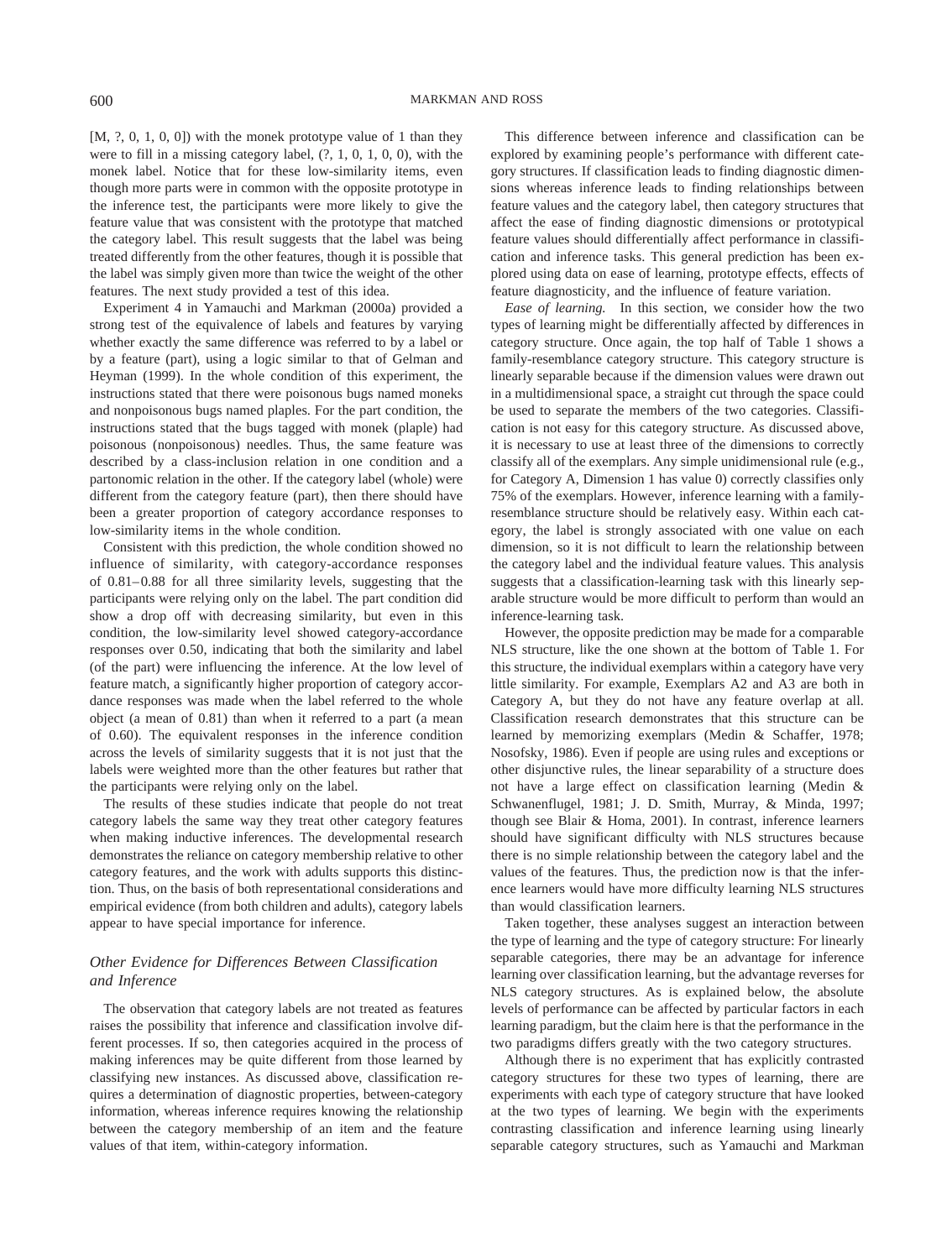(1998). Classification learners required more blocks of trials (a mean of 13.0 in Experiment 1) to reach a learning criterion of 90% across three consecutive blocks than did inference learners (a mean of 8.5). Using the same structure, A. L. Anderson, Ross, and Chin-Parker (2002) also found a significant advantage for the inference learners (10.6 vs. 13.0 in their Experiment 1, though these learning data were not reported in the article).<sup>7</sup>

The prediction that the inference learners should have more difficulty learning NLS structures than should classification learners was tested by Yamauchi, Love, and Markman (2002), who used slightly different NLS structures than the one shown in Table 1. In both of their studies, inference learners required more blocks to reach a learning criterion than did classification learners (19.9 vs. 12.1 blocks in their Experiment 1; 27.7 vs. 10.4 in their Experiment 2).

Thus, inference learning and classification learning are differentially affected by changes in the category structure. Inference learning, because it focuses people on within-category information, is greatly affected by the extent of the relationship among feature values and on the number of different values to be learned. A family-resemblance category is relatively easy to learn because each item is similar to the underlying prototype, but NLS structures are difficult to learn because each item may be quite different from the prototype and comparisons between category items will yield little overlap. In contrast, classification learning, because it focuses on diagnostic properties, is affected by the number of diagnostic dimensions or specific exemplars that must be considered to learn to classify instances but is less affected than is inference learning by whether the category structure is linearly separable.

*Prototype effects from inference learning.* Data on ease of learning focus primarily on what sort of information is most useful for classifying instances or making inferences. The broader claim of the transfer-appropriate processing framework, however, is that the information that is most useful for carrying out a task is also most salient in the representation of the category formed by carrying out that task. On this view, categories learned by classification contain information about diagnostic features or exemplars. In contrast, categories learned by inference encode the prototypical values on each dimension. In the next two sections, we examine evidence for these claims, beginning with the prototype effect.

There are three types of evidence suggesting that inference learners acquire the internal structure of the category, such as the prototype: single-feature tests, effects on sorting, and withincategory correlations. The first line of evidence comes from a direct test of the individual features of category members (A. L. Anderson et al., 2002). A. L. Anderson et al. (2002) reasoned that if inference learning led to the acquisition of the prototype, then when inference learners were asked to classify single features, they would be more likely to choose the appropriate category than would the classification learners. Thus, the prediction was that inference learners would do better on single-feature classification tests, whereas classification learners would do better on fullfeature classification tests. This method also avoided a problem of some earlier findings that inference learners performed better on inference tests and classification learners better on classification tests (see, e.g., Yamauchi & Markman, 1998, Experiment 1). Neither group classified single features during learning.

A. L. Anderson et al.'s (2002) results supported this prediction. For example, in their Experiment 1, inference learners classified single features significantly better than did classification learners (0.84 vs. 0.72) but did worse on the full-feature classification tests (0.62 vs. 0.84). The same interaction was found in their Experiment 2 with a five-dimensional structure and a slightly different set of study items (0.92 vs. 0.70 on the single-feature test; 0.76 vs. 0.88 on the full-feature test).<sup>8</sup>

A second line of evidence that inference learning leads to a prototype representation comes from sorting data. Although it is a common assumption that categories are organized by familyresemblance structure, when participants are asked to sort items, they almost always use a single dimension and ignore any familyresemblance structure (see the review in Lassaline & Murphy, 1996). For example, if they were given the eight nonprototype items in the top of Table 1, A1–A4 and B1–B4, they might sort by the first dimension, putting A4 and B4 with items from the other category. Lassaline and Murphy (1996) argued that a main advantage of family-resemblance structures is that they support inductive inference, but the sorting tasks never make use of this advantage. This view predicts that if learners first had to perform inductive inferences on the items, their subsequent sortings would be more likely to be family-resemblance sorts.

Lassaline and Murphy (1996) tested this prediction using a stimulus structure that was very different from the one in Table 1 to clearly separate family-resemblance and single-dimension sorts (see their article for details). Before sorting, half of the participants made an inference about the relation between properties to promote learning about the internal structure (e.g., for the vehicle category, "If the vehicle has bench seats, what kind of top does it have?"), while the other half judged how often a particular property appeared (e.g., "How many vehicles have a nonconvertible top?"). The questions were constructed so that the two groups had to examine exactly the same properties to provide correct answers. In the subsequent sorting task, participants who were given inference questions made far more family-resemblance sorts than did participants asked the frequency questions (0.54 vs. 0.17 in Experiment 1; 0.54 vs. 0.15 in Experiment 2) and far fewer singledimension sorts (0.21 vs. 0.50 in Experiment 1; 0.38 vs. 0.69 in Experiment 2). These data suggest that predictive inference in-

<sup>7</sup> The point of this section is to argue that the different category structures have different effects on the two types of learning, but we acknowledge that inference learning need not be easier for all linearly separable category structures. Two factors that can greatly increase the difficulty of inference learning (often with less effect on classification learning) are the number of dimensions and the number of values per dimension. Both of these factors increase the amount that must be learned by inference learners substantially more than the amount that must be learned by classification learners. With sufficient increases in the number of dimensions or dimension values, inference learning can become more difficult than classification learning (A. L. Anderson et al., 2002; Chin-Parker & Ross, 2002a).

<sup>8</sup> One other piece of evidence that is consistent with the different representations is that A. L. Anderson et al.'s (2002) Experiment 2 manipulated whether some items were seen at study or only at test. Consistent with the exemplar view, the classification learners were better able to classify old exemplars than new ones that were equally close to the prototype, 0.88 versus 0.81. In contrast, inference learners showed no effect of old–new, 0.73 versus 0.72.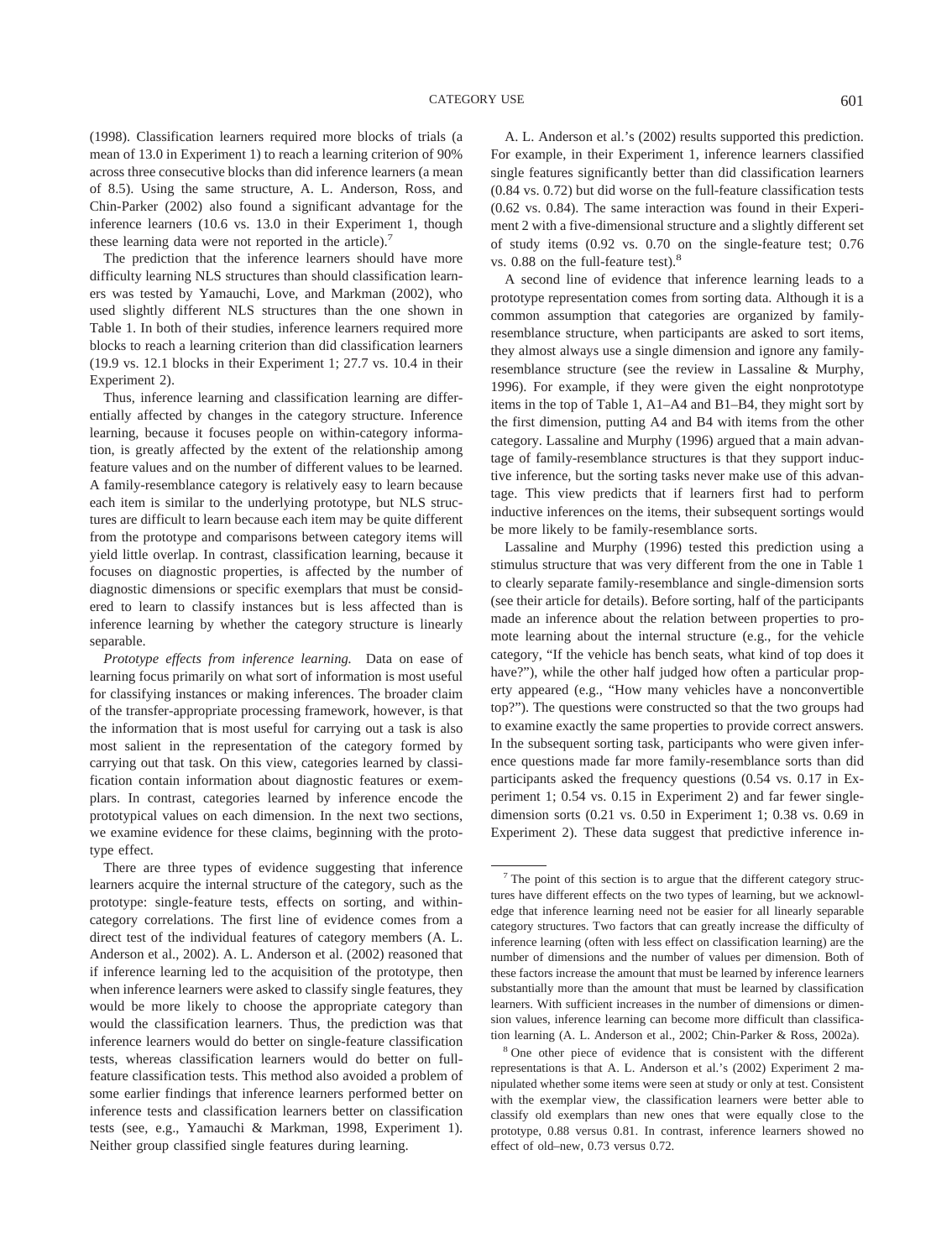|                |              | Dimension      |                |                |          |                |                | Dimension      |          |                |          |
|----------------|--------------|----------------|----------------|----------------|----------|----------------|----------------|----------------|----------|----------------|----------|
| Category A     |              | 2              | 3              | $\overline{4}$ | 5        | Category B     |                | 2              | 3        | $\overline{4}$ | 5        |
| A <sub>1</sub> | $\Omega$     | $\overline{0}$ | $\theta$       | $\Omega$       |          | B1             | $\Omega$       | $\overline{0}$ |          |                | $\Omega$ |
| A <sub>2</sub> | 0            | 0              | $\theta$       |                | $\Omega$ | B <sub>2</sub> | $\overline{0}$ | 0              |          | $\Omega$       |          |
| A <sub>3</sub> | 0            | 0              |                | $\Omega$       | $\Omega$ | B <sub>3</sub> | $\overline{0}$ | $\overline{0}$ | $\theta$ |                |          |
| A4             | 0            |                | $\overline{0}$ | $\Omega$       | $\theta$ | <b>B4</b>      | $\overline{0}$ |                |          |                |          |
| A5             |              | 0              | $\overline{0}$ | $\overline{0}$ | $\theta$ | B <sub>5</sub> |                | $\overline{0}$ |          |                |          |
| A <sub>0</sub> | $\mathbf{0}$ | $\overline{0}$ | $\theta$       | $\theta$       | $\theta$ | B <sub>0</sub> | $\overline{0}$ | $\overline{0}$ |          |                |          |

Table 2 *Chin-Parker and Ross (2002b) Category Structure*

*Note.* The category prototypes (A0 and B0) were not presented during learning.

creased people's sensitivity to the family-resemblance structure of the categories.

The third and final type of evidence that inference learning leads to learning the internal structure of the category examines withincategory correlations. These are relations between feature values that do not add to the diagnosticity of the category beyond the predictiveness of the feature values but do indicate structure within the category in terms of which feature values tend to co-occur. For example, the presence of handlebars (whether straight or dropped) and the presence of bicycle-sized tires (whether knobby or slick) can be used to classify bicycles. However, these values are often highly correlated. Mountain bikes have both straight handlebars and knobby tires, whereas road bikes have both dropped handlebars and slick tires. An understanding of the internal structure of the category would require sensitivity to this correlation, but one could successfully classify instances on the basis of the value of either dimension alone.<sup>9</sup>

Chin-Parker and Ross (2002a) examined whether these withincategory correlations are learned during inference learning and classification learning. The materials were verbal descriptions of employee files, where each employee had been assigned to work on a particular project. The critical aspect of the design was that two of the four-valued features had values that were perfectly correlated within each category (e.g., the values of education, such as math degree, would always occur with the same values of experience, such as sales experience). For classification learning, an item was presented, and the participant had to respond with the appropriate project. For inference learning, the project and four of the five feature values were presented, and the participant had to choose a value for the missing feature from a category-appropriate choice and a category-inappropriate choice.

There were a variety of tests that all showed roughly the same effects, but the prediction test may be the easiest to understand. For this test, the participant was shown a value for one feature (e.g., math degree) and asked to choose between two values that always occurred with the same category (e.g., sales and advertising experience), one of which had always occurred with math degree and one of which never had. Classification learners were no better than chance, whereas inference learners chose correctly far above chance (71% in Experiment 1; 81% in Experiment 2). These findings suggest that inference learning better supports acquisition of the internal structure of the category than does classification learning.<sup>10</sup>

The three different types of results in this section all suggest that inference learning leads to sensitivity to the internal structure of the category, such as the prototype. First, different category structures (linearly separable and NLS) differentially affected classification and inference learning. Second, inference learners were better able to classify single features than were classification learners. Third, inference learners were able to learn withincategory correlations, whereas classification learners were not. In the next section, we turn to evidence that classification learning focuses on the information that is most diagnostic for classifying new instances.

*Effects of feature diagnosticity.* Two sets of studies have demonstrated that classification learning focuses on diagnostic features. Chin-Parker and Ross (2002b) examined the importance of feature diagnosticity in classification and inference learning with linearly separable categories. Table 2 shows the design used in their two experiments. In both cases, the five-featured bug-like stimuli were in categories with overlapping prototypes, (A, 0, 0, 0,  $(0, 0)$  and  $(B, 0, 0, 1, 1, 1)$ , and there was a family-resemblance structure with all study items having one feature changed from their prototype. If classification were sensitive to the diagnosticity of the features, then the first two dimensions should not have been given much weight because they are not at all diagnostic of the category. If inference learning were not very sensitive to the diagnosticity of features (because it leads to a focus on the internal structure of the category), then the first two features should have been given as much weight as the other features.

In Chin-Parker and Ross's (2002b) Experiment 2, following learning, the participants were shown a number of test items for each category and asked to rate how typical each was of that category. The items varied in their overlap with the prototype and also varied in whether the overlap was of diagnostic features or nondiagnostic features. For example, an item with three features that overlapped with the prototype of A could have the overlap be totally on the diagnostic features— $(A, 1, 1, 0, 0, 0)$ , two of the

<sup>9</sup> Although the correlation does provide information about the internal structure, it does not provide additional information to improve the accuracy of the classification. Within-category correlations often signal that there are subcategories, so they are useful for prediction and can be useful for classification at a lower category level.

<sup>&</sup>lt;sup>10</sup> J. R. Anderson and Fincham (1996) demonstrated that an inferencelike learning procedure led to sensitivity to within-category correlations. Murphy and Wisniewski (1989) found evidence that classification learning is insensitive to within-category correlations, though Thomas (1997) obtained a somewhat different result.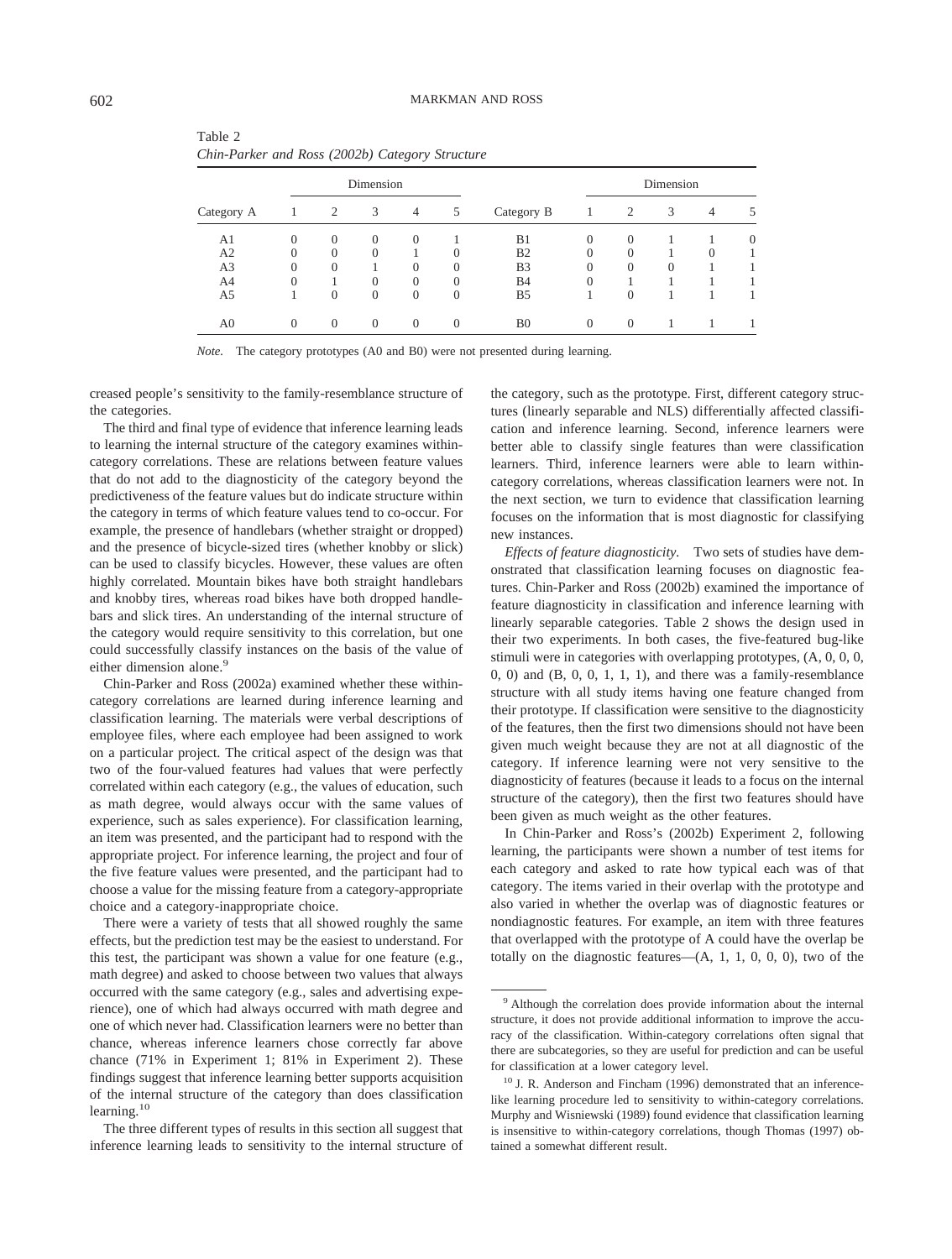diagnostic features and one of the nondiagnostic features—(A, 1, 0, 0, 0, 1), or one diagnostic and two nondiagnostic features— (A, 0, 0, 0, 1, 1). The results for this experiment are given in Table 3, broken down by the diagnostic overlap between the test item and the prototype (expected to be important for classification learning) and the total overlap between the test item and the prototype (expected to be important for inference learning).

As shown in the top half of Table 3, for classification learners, the main influence on ratings was the number of diagnostic features that overlapped with the prototype, with the number of overall features overlapping making no difference at all. That is, within each row, for a given number of diagnostic features, there is very little effect of the total overlap. Thus, classification learners were very sensitive to the diagnosticity of features. In contrast, for inference learners, the typicality ratings were influenced almost equally by the number of diagnostic and nondiagnostic features, as one can see effects within each row of the total feature overlap and smaller effects within each column of diagnostic feature overlap. Chin-Parker and Ross's (2002b) Experiment 1 showed a similar effect in a two-alternative forced choice of which item was a better member of a category—classification learners were very sensitive to the diagnosticity of the features, whereas inference learners were not.

Yamauchi et al. (2002, Experiment 2) obtained a similar result using NLS categories, shown in Table 4, with geometric stimuli and the prototypes  $(A, 0, 0, 0, 0)$  and  $(B, 0, 0, 1, 1)$ . As can be seen there, the NLS structure was a difficult one, with A2 being the prototype of Category B. Of most relevance here is the modeling that gave weights to the different features (see Yamauchi et al., 2002, for details). For the classification learners, the two diagnostic features were weighted marginally more than the two nondiagnostic features, 0.86 versus 0.80, whereas the inference learners weighted the features equally, 0.70 versus 0.70.

The pattern from these studies is clear and consistent with the predictions for the transfer-appropriate processing framework. Inference learning leads people to learn the internal structure of the category, with very little influence of the diagnosticity of the features for distinguishing which category the item is in. Classi-

#### Table 3

*Mean Typicality Ratings (on 1 [Low]–7 [High] Scale) for Chin-Parker and Ross (2002b, Experiment 2) in Terms of Total Overlap With Prototype and Diagnostic Overlap*

|                                          | Number of total features overlap |      |      |  |  |
|------------------------------------------|----------------------------------|------|------|--|--|
| Number of diagnostic<br>features overlap | 3                                | 4    |      |  |  |
|                                          | Classification learning          |      |      |  |  |
|                                          | 2.93                             |      |      |  |  |
| $\mathcal{D}_{\mathcal{L}}$              | 4.51                             | 4.39 |      |  |  |
| 3                                        | 5.88                             | 5.98 | 5.92 |  |  |
|                                          | Inference learning               |      |      |  |  |
| 1                                        | 3.66                             |      |      |  |  |
| 2                                        | 4.07                             | 4.98 |      |  |  |
| 3                                        | 4.63                             | 5.24 | 6.06 |  |  |

*Note.* Total overlap of 4 were study items; total overlap of 5 were prototypes.

fication learning leads people to learn those features that help to distinguish between the categories.

*The influence of feature variation.* Features vary. Thus, even if a feature value is described by a particular label, it need not always manifest itself in the same way. Not only do the four legs of dogs differ from those of elephants but the legs of a German shepherd look rather different from those of a spaniel, and people are sensitive to such variation (Solomon & Barsalou, 2001). Although real-world features obviously vary, experimental-world features usually do not. Most of the category-learning experiments have had features that were always instantiated in exactly the same way for every item. For example, the round head of a bug-like item is always exactly the same roundness and size. It is clearly of some interest to examine how people learn experimental categories when there is variation in the instantiation of features because people seem to be able to learn real-world categories with this variation.

This variation is also of interest for this article because inference learning may be much less affected by this variation than is classification learning. This prediction requires some explanation. In inference learning, the label of the category is given along with the partial item. The view presented in this article is that the label is special and leads to focusing on the representation for that category. The value of the missing feature is determined by comparing the partial item with the category representation (whether it be prototype- or exemplar-based). Because the representation of only one category is involved in the comparison, it is much easier to learn the structure of the category and to notice underlying commonalities. For example, suppose that a bug is labeled as a monek and has an irregularly rounded head but is missing a tail (whose value has to be predicted by choosing between a long, bushy tail and a short, thin tail). The learner might compare this bug with the monek representations from previous trials and note that other moneks have had round heads (albeit not quite the same exact roundedness). In addition, the learner might note that most moneks have had longish tails and so choose the long one even if it is the first long, bushy tail he or she has seen. As this new information is added to the category representation, it would tend to reinforce those feature values consistent across the items (such as round-headed and long-tailed) and not reinforce those values specific to each instantiation (such as the bushiness of the long tail). Thus, inference learning would tend to promote a category representation that includes the commonalities among category exemplars even with the feature values instantiated in multiple ways.

Classification learners, in contrast, are faced with a more difficult task as the feature instantiations vary. They cannot focus on a single category because they do not know to which category the presented item belongs. Thus, they must compare the new item with their knowledge of both categories and try to find some way of distinguishing the categories. With multiple instantiations of the features, comparisons with earlier exemplars (or prototypes) would lead to many mismatches compared with when there are single instantiations. For example, a round-head bug with long, bushy tail would have some mismatches with an earlier monek with a round head and long tail if the head were a different round shape and the long tail had been thin. Even finding rules is more difficult, because it is not clear what aspect of the feature one should be considering. For example, if the tails vary in length, width, and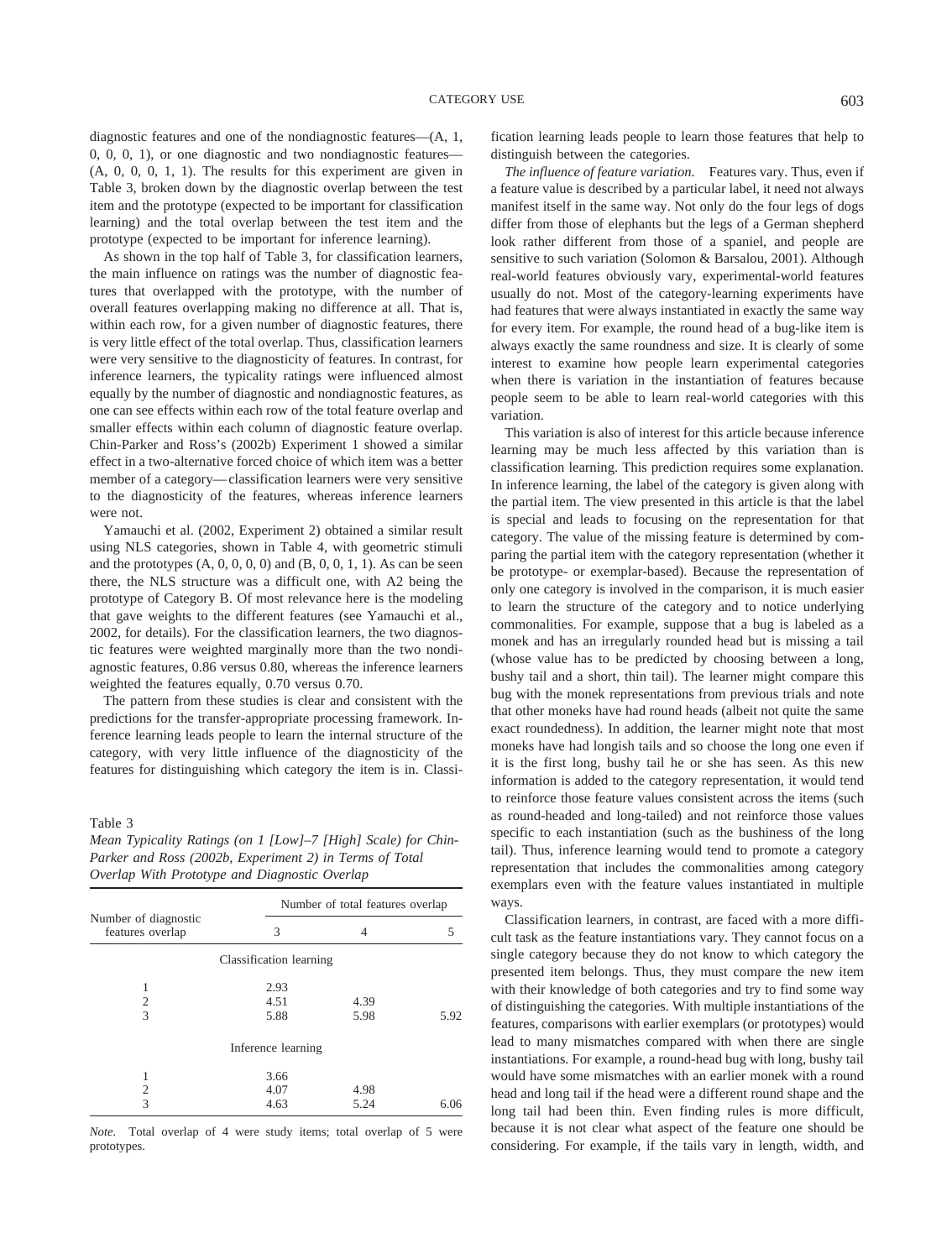|                | Dimension |          |          |          |                | Dimension      |          |          |                |
|----------------|-----------|----------|----------|----------|----------------|----------------|----------|----------|----------------|
| Category A     |           | 2        | 3        | 4        | Category B     |                |          |          | $\overline{4}$ |
| A <sub>1</sub> | 0         | $\Omega$ | $\theta$ | 0        | B <sub>1</sub> | 0              |          |          | $\mathbf{0}$   |
| A <sub>2</sub> | $\theta$  | $\theta$ |          |          | B <sub>2</sub> |                | $\Omega$ | $\theta$ |                |
| A <sub>3</sub> |           |          | $\theta$ | $\theta$ | B <sub>3</sub> | $\overline{0}$ |          |          |                |
| A <sub>0</sub> | 0         | $\Omega$ | $\Omega$ | $\theta$ | B <sub>0</sub> | $\mathbf{0}$   | $\Omega$ |          |                |

Table 4 *Nonlinearly Separable Category Structure From Yamauchi, Love, and Markman (2002, Experiment 2)*

*Note.* The category prototypes (A0 and B0) were not presented during training trials.

texture, how can one decide that tail length might be useful in the rule?

Two types of results support this theoretical analysis. Yamauchi and Markman (2000b) examined the influence of featureinstantiation variation. In their Experiment 2, which provided the most direct test, the categories to be learned were stylized bugs with the now-familiar family-resemblance structure given in the top of Table 1. In earlier work (Yamauchi & Markman, 1998, Experiment 1), with the usual single instantiation of features, inference learning was easier than classification learning, but 22 of 24 inference participants and 23 of 24 classification participants learned the items to a 90% learning criterion within 30 blocks.

In Yamauchi and Markman (2000b, Experiment 2), however, when each feature value, such as round head, had four different instantiations, the learning differences were huge. Whereas 17 of 24 inference learners reached the learning criterion, only 3 of 24 classification learners did. Thus, although the feature variation does make inference learning a little more difficult, it has a large detrimental effect on classification learning. (Yamauchi & Markman, 2000b, Experiment 1, showed a similar pattern, but the inference and classification conditions had other differences as well.)

A second, less direct piece of evidence for the differential influence of feature variation is found in Rehder and Ross (2001). This research examined *abstract coherent categories*, categories that are defined by systems of relations that interconnect the features of category members without specifying what the specific values of the categories may be. For example, pollution-cleaning devices all have pollutants being cleaned in locations in which those pollutants are found with instruments suitable for removing those pollutants (e.g., sponges for removing oil from the ocean) though the pollutants, locations, and instruments vary across the devices.

Across two experiments, the results indicated a substantial difference in inference and classification learning when the features varied as they do in these abstract coherent categories. When asked to learn the pollution-cleaning device category by inference learning (participants were not told what the underlying nature of the category was, but the items were all called morkels), the learning was trivially easy. Learners were able to infer the appropriate feature value for the coherent morkel category (where the features were related as pollution-cleaning devices) with an average of one error. However, if the same features were rearranged across items so that they did not make a coherent device, then learning was much more difficult, with participants averaging 17.5 errors and 25% of them not reaching the learning criterion. In contrast, when the task was to learn to distinguish morkels from nonmorkels (the incoherent ones with the same features rearranged), the learning was much more difficult, with now 25% of the participants in the coherent condition unable to reach learning criterion. We realize that there are many differences between these two experiments that might have influenced performance, but the large inference/ classification difference with these categories defined by an abstract underlying similarity is consistent with the claim that inference provides better support for learning abstract feature values than does classification.

These investigations suggest a major difference in the ability of inference and classification learning to deal with feature variation. Because inference learning focuses on a single category, the effect of feature variation is not very large—comparisons within a category help to bring out the underlying similarities. In contrast, classification learning, because it involves a comparison across all the different items, is much more affected by variations in how features are instantiated.

*Summary of evidence.* In this section, we have presented evidence that provides support for our processing-framework analysis of classification and inference learning. Classification learning focuses on the diagnostic features, between-categories information, and these are emphasized in the category representation. Inference learning focuses on the prototypical features, the internal within-category information, and these are emphasized in the category representation. This perspective is consistent with the extant evidence that category labels are treated differently from other category features. In addition, this perspective led to a number of predictions concerning the ease of learning (as a function of linearly separable or NLS structure), prototype effects, effects of feature diagnosticity, and the influence of feature variation, and the results are consistent with the predictions.

#### *Implications for Mathematical (Similarity-Based) Models*

An important aspect of research on classification is its synergy with mathematical models of categorization. Although there is not yet much work examining model fits of inference tasks, we can briefly review two investigations. Existing classification models do not provide good fits to inference data, but the fits they do provide are instructive.

Yamauchi and Markman (1998) fit two well-known classification models, the *context model* and the *rational model*, to classification and inference transfer data from participants who learned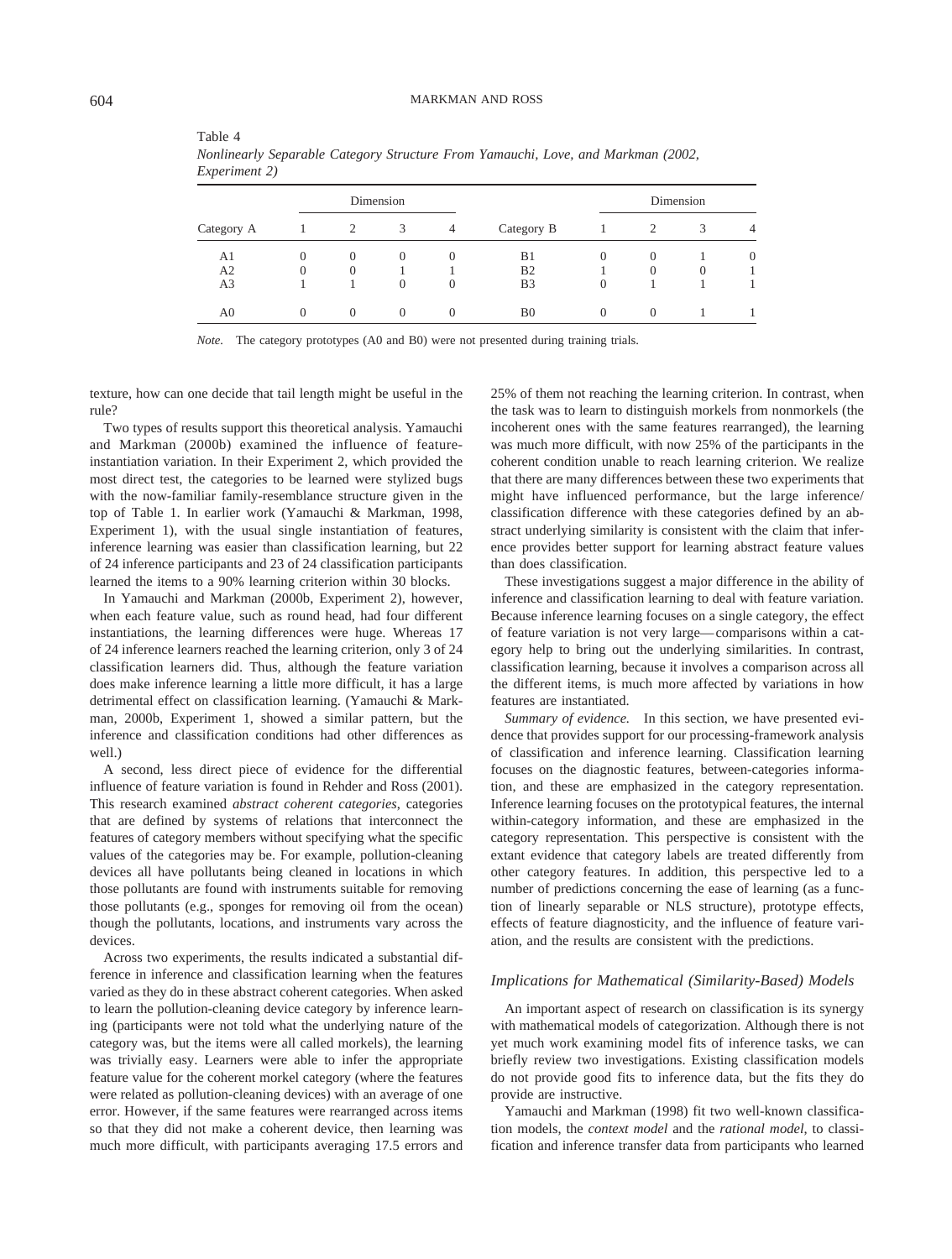the categories by classification, inference, and a mixture of the two. The context model (Medin & Schaffer, 1978; Nosofsky, 1986) is an exemplar model in which an item is classified into a category when it is similar to the exemplars of that category. The rational model (J. R. Anderson, 1990, 1991) assumes that people form categories to maximize the accuracy of feature prediction by setting up internal partitions (or clusters) of items that are then used to make the feature predictions. In fitting these models, several assumptions were made (see Yamauchi & Markman, 1998, pp. 138–141, for details), one of which was that the category label was treated as just another feature. Although we have already presented evidence that the category label may be special, there is no other obvious way to extend the context model to model an inference task. Furthermore, the rational model explicitly assumes that labels are processed by the same mechanisms as features.

There are two main results of the fit to Yamauchi and Markman's (1998) Experiment 1 (similar results were obtained for their Experiment 2). First, both models did a good job fitting classification transfer for all three learning conditions. Second, neither of the models gave a satisfying account of the inference transfer data (regardless of the learning condition).

The rational model was able to provide a reasonable fit to the data, but the solution it obtained to fit the data contradicted a core assumption of the model's underlying theoretical framework. In particular, the best fitting solution created a separate cluster for each exemplar. This solution is strange, given that the basis of the rational model is that clusters are formed to maximize inductive potential. That is, to account for prediction data, the model must essentially treat each exemplar as independent.

The fits of the context model to the inference transfer data were also poorer than those for the classification data. In particular, the model tended to underpredict performance on inferences of the exception features. The parameters from these model fits are illuminating. The attention weights to all of the features were close to zero except for the weight to the category label. Thus, the context model suggested that people rely almost exclusively on the category label when making inferences. This conclusion is consistent with the idea that category labels are special. However, by focusing exclusively on the category label, the model predicted that people infer the feature value most strongly consistent with the prototype of the category on inference trials. Thus, these fits do not capture any sensitivity people have to the exception features.

Although the context model and the rational model have difficulty accounting for the inference data, the SUSTAIN model (Love, Medin, & Gareckis, in press) does a better job. SUSTAIN is a clustering model that adaptively modifies its architecture during learning. Like the rational model, SUSTAIN represents categories as one or more clusters, but clusters are added when an item has been misclassified (or a feature mispredicted). The model also has attention weights that enable it to focus selectively on dimensions that are diagnostic for the task being performed. The model forms clusters iteratively, so that ease of learning can be modeled.

Love, Markman, and Yamauchi (2000) applied this model to the Yamauchi and Markman (1998) data we just considered as well as to the Yamauchi et al. (2002) data with NLS categories. The qualitative fits generally support the story we have been trying to tell. For the family-resemblance category structure, the model fits led to inference learning being predicted to be faster than classification learning. When fitting inference learning, the model required only one cluster for each category on over 80% of the simulations. This cluster reflected the underlying category prototype, and the model's attention was spread evenly across the dimensions, with a higher weight given to the category label. For classification learning, the modal solution involved three clusters per category, suggesting that the model formed imperfect rules and then stored exceptions to these rules separately.

For the NLS structure given in Table 4, very different results were obtained. In this case, SUSTAIN predicted that classification is easier to learn than inference. The fit for classification learning led to three clusters per category (remember there were three items per category), indicating that each item was memorized. Inference learning led to a very complex clustering, suggesting that trying to use the prototype for predictions led to many failures. The modal solution had nine clusters per category, so that the same exemplar was actually included in more than one cluster. These clusters were relevant to inferences of different dimensions. Thus, the explanation from the fits of SUSTAIN is generally consistent with the idea that inference learning promotes learning the internal structure of the category, which is a prototype for the family-resemblance structure but is difficult to determine for the poorly structured NLS categories. Classification learning promotes learning disjunctive representations (rule plus exceptions or exemplars) for both types of category structures.

The simplicity of the inference-learning task makes it very amenable to mathematical modeling. Nonetheless, current classification models are not able to account for inference learning very well. Future research must address how best to accommodate inference learning and whether it might be best to try to construct more general models of category learning that could learn by both classification and inference learning (such as SUSTAIN). It would be useful to consider models that involve mechanisms for attending both to within-category and between-categories structure, as these two sources of information appear to be differentially emphasized by the inference and classification tasks. These models also need to be applied to both the large set of classification results and the other work on category labels and inference that has been reviewed here.

#### *Conclusions About Inference and Classification Learning*

Classification and inference are formally identical, and yet, the evidence reviewed in this section indicates some important differences, consistent with our transfer-appropriate processing view of category learning. We began with an analysis of the information required to perform inference and classification. Inference was expected to focus primarily on within-category relationships, whereas classification was expected to focus on properties that were useful for distinguishing between the categories.

We begin this summary section with a discussion of inference learning. Although much is known about classification learning from the last 25 years of research, psychologists' understanding of inference learning is more limited. There are three general themes that emerge from our review of the existing work.

First, inference learning promotes the learning of prototype representations. The focus on prototypes emerges from two factors. For one, people appear to organize their knowledge of a category around the category label. For another, predictive inferences are well supported by a category representation that encodes information about the most typical relationships among features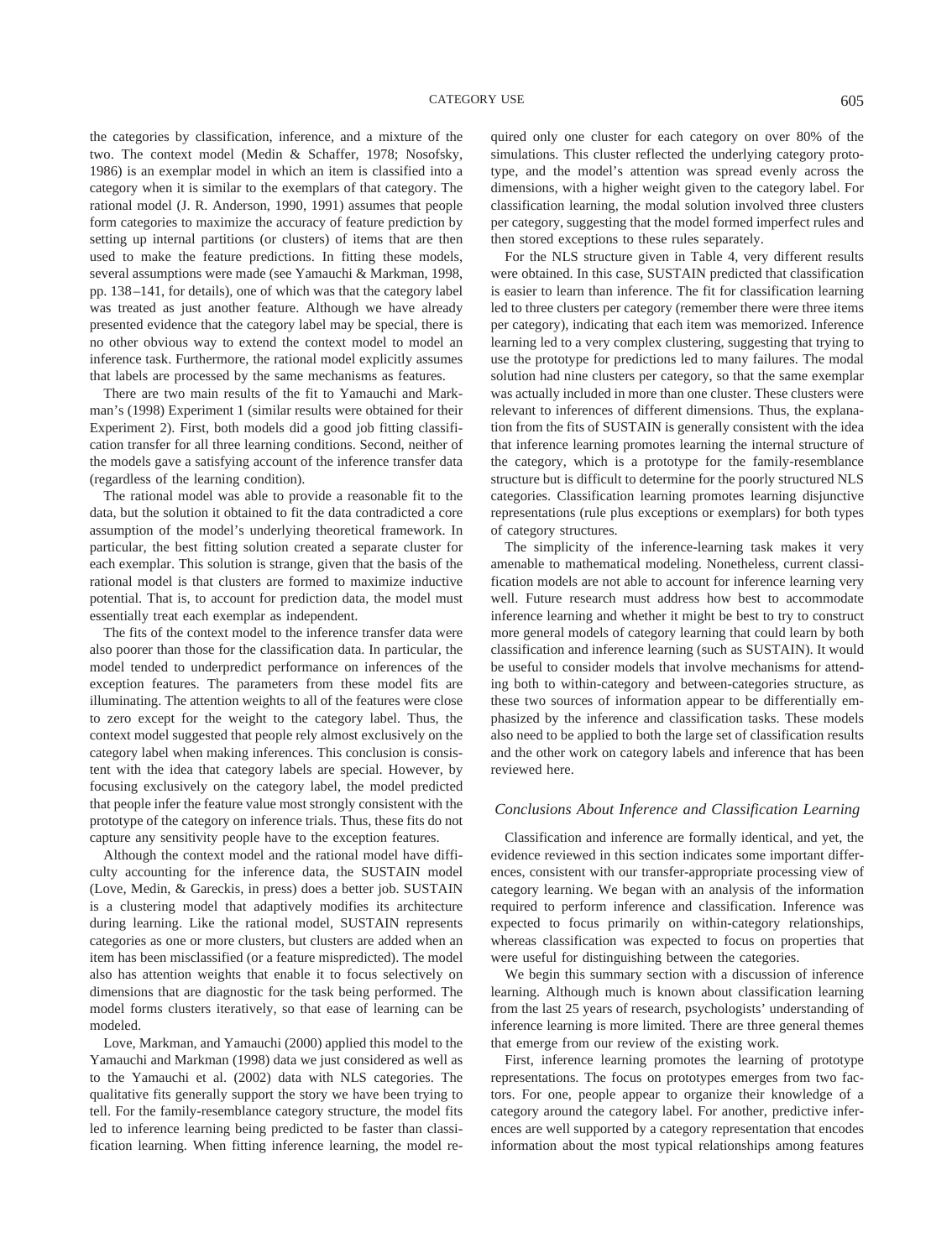within a category. When the category cannot be represented well by a single prototype, inference learning still leads to recovery of some underlying structure when possible. For example, in the within-category correlation experiments, inference learning promoted learning the correlations of feature values that consistently occurred together (akin to having multiple prototypes for the category).

This focus on within-category representations leads to the second general conclusion about inference, which is that it is not very sensitive to the contrast categories. The evidence suggests that inference learning focuses on the internal structure of the category. The diagnosticity of the features is not strongly incorporated into the category representation. At first, this lack of sensitivity may seem a problem because people are sometimes sensitive to what other categories are being learned, but there are (at least) two reasons why it may not be a problem: (a) It is important to remember that no category is likely to be learned in exclusively one way. Although people may be learning from making inferences, they also are likely to be learning about the category by classifying items, from explaining some aspect of the item in a situation, and so forth. Thus, people can learn the features that help distinguish cats from dogs without it arising from inference learning. (b) Although inference learning does not lead people to learn which feature values distinguish the categories, people often make inferences about dimensions that have contrasting values across categories. There is some evidence that people prefer to organize categories around a common set of dimensions with contrasting values (Billman, 1996; Billman & Dávila, 2001; Sifonis & Ross, 2002). People are most likely to have to answer inference questions about the values of features on these salient dimensions. Thus, the inference questions that must be answered may lead to parallel representations across a set of contrasting categories.

The third general theme is that inference learning promotes the recognition of abstract commonalities. This idea is suggested both by the research showing it leads to learning the internal structure and by the research showing that variations in feature manifestations have little effect on ease of inference learning. Because inference learning promotes comparisons and does so within a single category, underlying commonalities are more likely to be noticed. Again, consistent with our framework, the processing of the items during learning affects the representation.

One aspect of categories that emerges from the study of inference and classification is the important role of the category labels in the category representation. The differences between the two learning tasks are largely attributable to the difference between category labels and other category features—if there were no difference, the two tasks would be equivalent. The review of cognitive and developmental research points to the clear importance of category labels in the category representations. In many tasks, people classify the item and then use knowledge from that category to decide what to do—infer the feature, solve the problem, explain the behavior. During learning, the category label is a signal that all such items are likely to share some underlying commonalities. Because of the greater inductive potential of category labels than of category features, the category label serves to organize category representations.

Finally, considering the difference between classification and prediction may be useful for studying other puzzling representational phenomena. For example, Sandhofer and Smith (2001) noted that the acquisition of size terms and the acquisition of color terms have very different developmental patterns and proposed that this may be because they are acquired in different circumstances. Color terms are learned in a manner similar to classification learning, in which a child must go from an object to a label. In contrast, size terms are learned in a manner more akin to inference learning, where children learn to find similarities and differences along a dimension by comparing across different objects.

Sandhofer and Smith (2001) tested this explanation by having adults learn terms for novel dimensions using either a coloranalogue or size-analogue learning procedure. They found that adults given a task in which they had to match labels with values of single objects showed a learning pattern analogous to children's learning of color terms and that adults given a task in which they compared across items during learning showed a pattern analogous to children's learning of size terms. Thus, the sorts of task differences reviewed in this section may have important implications for a variety of learning phenomena that have not traditionally been conceptualized in terms of categorization. In essence, the work by Sandhofer and Smith is an example of the value of doing a task analysis to understand the acquisition of category representations.

#### Other Uses, Other Questions

We have argued that to understand category acquisition, it is critical to focus on different ways in which categories are learned and used. We have focused on the distinction between inference and classification because of their formal equivalence, the amount of research on them, and their amenability to mathematical modeling. However, we now review two other aspects of category use to address one other issue. These demonstrations also provide other examples of how category use can be brought into the lab to study category acquisition.

On the basis of the studies reviewed so far, it is possible to conclude that people are not forming categories but rather are generating representations that are useful for the task they have been given. They may attempt to use some of this information when given a new task, but if given extensive practice with this new task, they would ultimately form a distinct representation optimized for it.

This conclusion seems to be antithetical to the spirit of categorization, which assumes that people are forming representations that support people's general interactions with items in the world. To address this point, we focus on two areas of research that have looked at combinations of tasks in the context of category learning. First, there are a number of studies that examine cases in which both inference and classification are given during learning. Second, a series of studies has examined how solving problems with a set of category members affects what is learned about those categories, which has a significant affect on people's subsequent ability to classify new items. To the extent that representations formed in one task influence the learning of the second, it would suggest that people are forming representations of categories rather than representations sufficient for only a single task. In addition, this examination might provide some initial understanding of how categories may be learned by a combination of tasks.

#### *Combining Classification and Inference*

Many real-world situations involve a combination of classification and inference. One might see an animal approaching, classify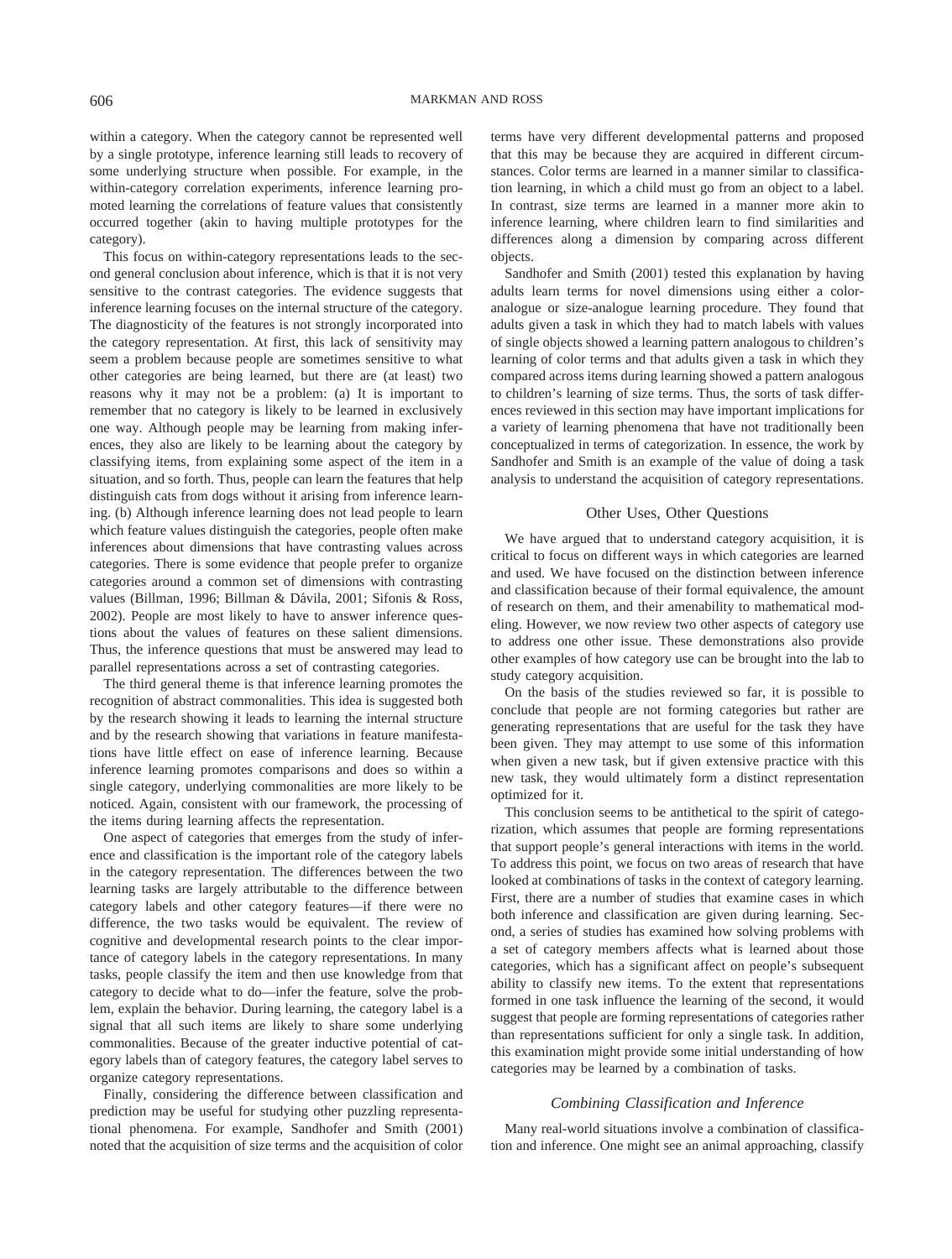it as a dog, and then use that classification to decide whether to stay or flee. A physician might use the symptoms of a patient to decide on a likely disease the person may have and then use the disease and information about the patient to decide on the best treatment. In situations such as these, one first classifies the item and then uses knowledge about the category (and perhaps the item) to make a further inference. Classification is not the goal but rather is crucial because it allows the classifier to bring to bear relevant category knowledge. This use of the category is important not only because of how the category knowledge may be applied to the task but also because it may feed back and affect the category representation (and, thus, future category-related tasks).

An initial exploration of the combination of inference and classification comes from a study of order effects in the learning tasks (Yamauchi & Markman, 1998, Experiment 2), which provided results that strongly indicate that inference learners given a family-resemblance structure are acquiring prototypes. In this study, two groups of participants learned both classification and inference, but in different orders. Yamauchi and Markman (1998) reasoned that if people acquire a prototype during inference learning, then they should later be able to use this prototype to successfully classify instances. In contrast, if people acquire diagnostic features during classification, then these would not be of much help when the people later make inferences. Thus, the inferencefirst group should show facilitation in classification learning, whereas the classification-first group should not show facilitation in inference learning. Note that this facilitation in the inferencefirst group would only be obtained if people performing the second task (classification) make use of the representation constructed during the first task (inference) to the extent that it is helpful.

Yamauchi and Markman's (1998) results support these predictions, with the number of blocks needed for learning to a 90% criterion presented in Table 5. There are two important aspects to these results. First, classification learning was much faster when it followed inference learning than when it was the first learning task (7.8 vs. 12.5 blocks), suggesting a large facilitation from the inference learning. Second, inference learning was not helped by having had classification learning first and was even nonsignificantly slower (9.2 vs. 7.9 blocks).

An additional indication that inference was more likely than classification to lead to a prototype representation comes from the inference tests that followed learning in this experiment. When presented with a partial stimulus that was missing an exception feature, such as A1 (A, 0, 0, 0, ?), the inference-first learners were much more likely to choose the prototype-appropriate value, 0, even though it was contrary to the actual A1 stimulus presented during learning (0.86 vs. 0.54 for the classification-first learners).

Ross (1997, 2000) has conducted a number of experiments combining tasks that promote inference and classification. On each

#### Table 5

*Number of Learning Blocks for Each Learning Task in Yamauchi and Markman (1998, Experiment 2)*

| Learning order                          | Inference | Classification | Total        |
|-----------------------------------------|-----------|----------------|--------------|
| Inference-first<br>Classification-first | 79<br>92  | 7.8<br>12.5    | 15.7<br>21.7 |
|                                         |           |                |              |

*Note.* Each block contained eight trials. For classification-first learning order, classification learning preceded inference learning.

trial, the learner first classifies the item and then uses the classification and the item to make a further inference. After learning to both classify and make the inference, the learner's representation of the category is examined. The main issue is whether the relevance of features for the inference influences how important the features are viewed for later classification. In particular, if there are two features of equal diagnosticity and one is inference relevant and one is inference irrelevant, does the inference-relevant feature become viewed as more central for the classification? The evidence reviewed in this section suggests it does.

An example of this paradigm and results (from Ross, 1997, Experiment 1) clarifies this point. Learners were told that there were two fictional diseases, *terrigitis* and *buragamo*, and, for each disease, there were four symptoms that were perfectly predictive. Suppose that terrigitis could be predicted by fever, dizziness, abdominal pain, or itchy eyes. In addition, each disease could be treated with two fictional drug treatments, which were different for the two diseases. For example, patients with terrigitis might be treated with either *lamohillin* or *pexlophene.* On each trial, a patient's symptoms were presented, consisting of two diseasepredictive symptoms (e.g., fever and dizziness) and one symptom that was not predictive of either disease (e.g., swollen tongue). The learner classified this patient as having one of the two diseases and was given feedback. Then, the learner was asked to decide which of the two disease-appropriate treatments should be given. The learner was then given feedback on this treatment choice.

Although there were four category-predictive symptoms, the design was constructed so that only half were perfectly predictive of a treatment, whereas the other half were not at all predictive of the treatment. Thus, fever might be predictive not only of terrigitis but also that terrigitis should be treated with lamohillin, whereas dizziness might be predictive of terrigitis, but given this symptom, the two drugs lamohillin or pexlophene would be used equally often. We refer to symptoms that are predictive of both the disease and treatment (e.g., fever) as *relevant-use symptoms* and symptoms that are only predictive of the disease (e.g., dizziness), as *irrelevant-use symptoms*.

After participants learned to make correct diagnoses and treatment decisions consistently, they were given tests to examine their representation, with the main interest being whether relevant-use and irrelevant-use symptoms were thought to be equally important for classification. That is, although the two types of symptoms were equally predictive of the disease category, the question was whether the relevant-use symptom, because of its importance for the treatment decision, might come to be viewed as more central to the disease.

One way to test this hypothesis is through single-symptom classification—if all that is known is that a patient has a particular symptom, which disease does one think the patient is most likely to have? Although learners were good at choosing the correct disease for the irrelevant-use symptoms (when given dizziness, they would classify the patient as having terrigitis 80% of the time), they were almost perfect for relevant-use symptoms, such as fever (96%). (Other dependent measures also showed this relevantuse symptom advantage.) The important point here is that the relevant-use symptoms, compared with the irrelevant-use symptoms, were not only viewed as more predictive of the treatment (which they were) but were also viewed as more predictive of the disease (which they were not). The category representation for the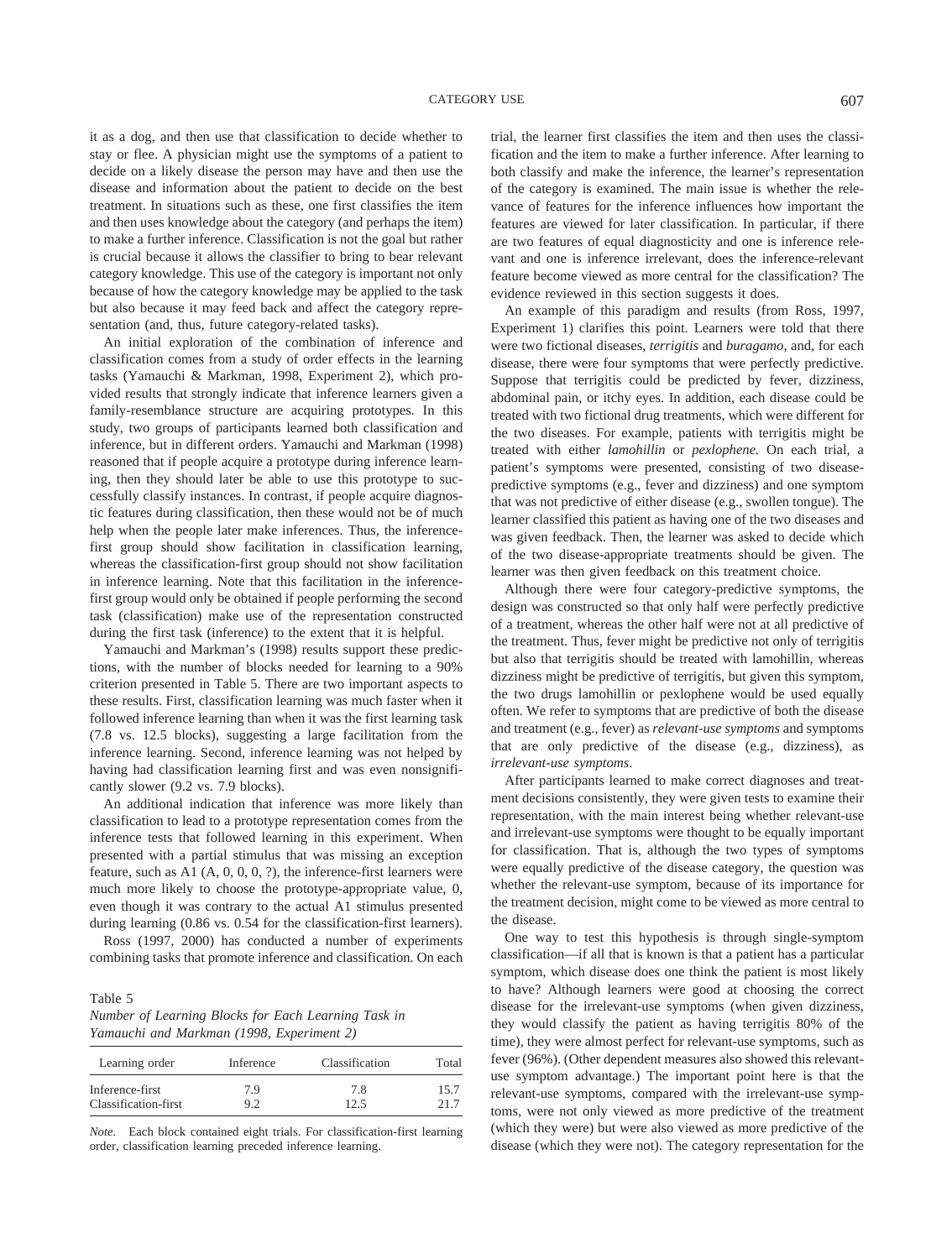symptoms was a joint function of their diagnosticity for the disease classification and their importance for the treatment decision.

This effect of category use on later classifications was quite robust. Similar (though smaller) advantages were found in Ross (1997) when the classification was probabilistic (i.e., the symptoms were not perfectly predictive) and when the cover story was changed so that participants were predicting not treatments but something unrelated to the biology of the disease (to ensure that the effect was not due just to the special relation between diseases and treatments). There was a relevant-use symptom advantage when the dependent measure was generation of symptoms for each disease and even when learners were asked to judge how frequently each symptom occurred (i.e., relevant-use symptoms were judged as having been seen more during the experiment than irrelevant-use symptoms, though they were presented equally often). Ross, Gelman, and Rosengren (2002) showed similar effects with children classifying fictional creatures and making inferences about their actions.

The studies by Ross (1997, 2000) used an *interleaved* learning paradigm in which the learner makes a classification and inference decision about each item. This paradigm was chosen because it often occurs in real-world situations, but it is not the only way in which categories are learned.<sup>11</sup> Another common and very different means of learning, called *postclassification*, is when learners first learn to classify and only later learn to use the categories to make an inference. When the disease/symptom experiment was conducted with the postclassification learning paradigm, the results were very similar to those with the interleaved paradigm (e.g., 0.76 for irrelevant use vs. 0.90 for relevant use symptoms; Ross, 2000). This effect did not depend on learners having to continue classification during the treatment decisions—if learners were presented with the patient symptoms and told the disease (as in the inference-learning paradigm of Yamauchi & Markman, 1998), the relevant-use symptom advantage still occurred (0.58 vs. 0.80). Only when the treatment learning was performed without any mention of the disease did this advantage disappear.

In summary, results make clear that when people are learning to both classify and use the classification to make an inference, the features relevant to both the classification and the inference are viewed as more central to the classification than those features relevant only to the classification. That is, the use of the category affects the category representation, which in turn influences a variety of later category-related judgments, including classification.

We note three points from this research. First, as mentioned earlier, these findings indicate that people were not forming separate representations from the different tasks. In the disease experiments, we saw the effects not just for the interleaved learning but even for the postclassification paradigm when classification was learned before the inference task was introduced. (This paradigm is discussed further in the next section.) The Yamauchi and Markman (1998) results, with a very different procedure and materials, show how inference learning can affect later classifications. Second, these findings provide some further support for the framework because the analysis of the task was necessary to predict the effects of the two tasks. This was seen most clearly in the inference-first facilitation (and the lack of facilitation in the classification-first condition). Third, the disease studies show how the perspective that has been applied to the simple inference versus classification contrast may also apply to more complex situations in which categories are used. In addition, it should be noted that there are parallel results in real-world settings in which the uses of categories have influenced the category representation, although in the real-world settings there is no control over the type of uses made of the categories (see, e.g., Boster & Johnson, 1989; Medin, Lynch, Coley, & Atran, 1997; Proffitt et al., 2000).

#### *Problem Solving*

Research on the relationship between problem solving and category learning has also demonstrated how multiple tasks all influence the same representation. The research just discussed on combining classification and inference makes clear that judgments after classification may influence the category representation, but this research has two limitations. First, the inference judgments were very similar to classification judgments (as evidenced by our claims of formal similarity earlier). Thus, it is possible that category representations are only influenced by tasks that have a similar formal structure to the classification task. Second, the prior work showed that postclassification judgments can affect the weighting of features but did not address whether the category uses may have a wider influence on category learning. The research on problem solving addresses both of these limitations, and it supports a test of some additional issues. We begin with a demonstration of problem-solving influences on category representations and then turn to research that examines how this learning occurs and what is being learned.

Ross (1997, Experiments 6 & 7) showed the influence of category-based problem solving on the category representation, including knowledge used to classify, with both mathematical problem solving and "spy decoding" paradigms. In this section, we focus on the spy decoding task. Learners were told they were clerks in an intelligence-gathering operation and that their mission was to receive spies' coded messages, consisting of letters and numbers. Participants used the letters to figure out which spy had sent the message (classification) and then used that spy's special decoding formula on the numbers to get a preliminary decoding to pass on to the supervisor (problem solving). The decoding provided an opportunity for the learners to notice some of the relations among the numbers. The crucial question was whether these number relations would be incorporated into the category representation and used to classify later messages. Most importantly, to be described shortly in detail, the critical relations among the numbers were true of all the messages. Thus, if learners incorporated different relations into the category representations of the different spies, it must have been due to the use because only during the use were the relations treated differently for the categories.

Figure 1 provides an example of the coded messages, decoding formulas, and one of the test conditions (the results were consistent across the test conditions). The learner received a coded message, such as PD286742, and had to decide if it was sent by Spy A or Spy B using the letters. In this experiment, the classification was simple (PD or DP was Spy A, SF or FS was Spy B). Learners were given feedback on their classification and were then asked to use

<sup>&</sup>lt;sup>11</sup> Note that if category learning involves only classification learning, there are a very limited number of learning situations, but if category learning involves both classification learning and learning to use the category, there are many uses and many ways in which the classification and learning can be related.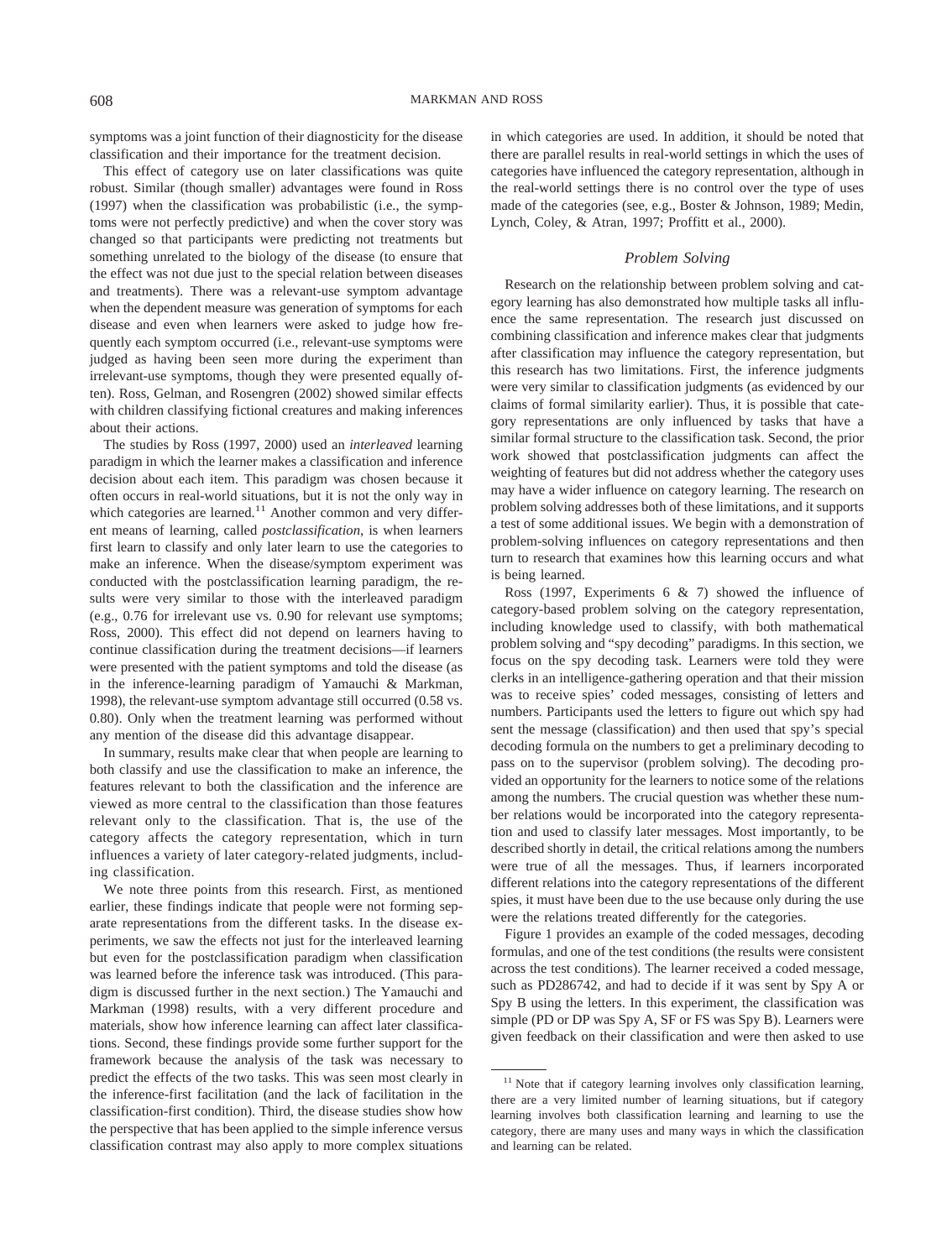| Spy A: | $2nd + (6th \times 3rd) + 1st + 5th$ |
|--------|--------------------------------------|
| Spy B: | 6th + $(2nd/5th) + 4th + 3rd$        |

|        | Sample study messages  | 6th $\times$ 3rd | 2nd/5th |
|--------|------------------------|------------------|---------|
| Spy A: | PD286742               | 12               | 2       |
| Spy B: | SF266632               | 12               | 2       |
|        |                        |                  |         |
|        | Sample no-letter tests | 6th $\times$ 3rd | 2nd/5th |
|        | --384233               | 12               | 2.67    |
|        | --483145               | 15               | 2       |

*Figure 1.* Sample materials for spy code experiments from Ross (1997, 1999).

the Spy A decoding formula, shown in Figure 1, to decode the numbers in the message. Applying that formula to this message led to a preliminary decoding of 26  $(8 + 2 \times 6 + 2 + 4)$ . All Spy A messages had the product of the sixth and third numbers equaling 12, and it was thought that learners might notice this relation and incorporate it into the category representation. Similarly, all Spy B messages had a consistent number relation, that the quotient of the second divided by the fifth was always equal to 2, so that this might be incorporated into the Spy B representation. As mentioned, all the coded messages had both number relations (see Figure 1); however, each message was decoded in one way, dependent on the spy, so only one relation was used in each decoding.

At test, the learners had to classify a message consisting only of numbers, but in these number sets, only one of the number relations held (i.e., either the product of the third and sixth numbers was 12 or the quotient of the second divided by the fifth numbers was 2). If learners had incorporated the number relations into the category representations, then we expected that they would classify these test items on the basis of the number relation. They did so for 0.79 of these no-letter tests. Thus, although the number relations during study were not predictive of the category (because all messages had both number relations), the use of the number relations did lead learners to incorporate them selectively into the category representations and use them for later classifications.

#### *What Is Necessary for This Learning?*

Ross (1999) extended this work in two ways using the spy decoding materials. First, this effect of using the category on later classification occurred with a postclassification paradigm, just as it did with the disease/symptom materials (0.68 on the no-letter tests). Second, and directly addressing the issue of distinct representations, the crucial aspect for finding this effect was that the learner activated the category representation during the category use. If learners during the decoding did not know which spy's message was being decoded, then there was no influence of the decoding on later classification judgments (0.48 on the no-letter tests). In contrast, if the category representation was activated during the decoding, then the effect returned. For example, if learners were encouraged to fully process the message during decoding, especially to note the letters in the message (which predict classification), then the effect of category use was found (0.69) even though the processing was incidental to the classification (that is, the learners were told to read the message aloud and write it down, not to classify). These findings provide strong support for the hypothesis that the critical aspect for category use to influence later category judgments is that the category representation be activated during the learning of the use.

#### *What Is Learned?*

These experiments show that the use of categories in problem solving can lead to a change in the category representations, but the features and relations that were learned were very simple and observable. In many categories, especially nonobject categories such as problem-solving ones, the commonalities that tie the category members together are often not simple or directly observable but rather involve relations among features and often even require some interpretation and abstraction of features (see, e.g., Chi, Feltovich, & Glaser 1981). Does the use of categories allow the learning of these more abstract features and relations?

The earlier experiments with the code paradigm did not require learning abstract relations (e.g., second divided by fifth equaled 2). Ross and Warren (2002) found that more abstract relations could be learned, such as whether the intermediate product of a subtraction (third minus sixth) was negative. For the no-letter tests, new items (with new negative numbers resulting from the intermediate product of the subtraction) were still likely to be classified as indicating the spy that the subtraction formula had been used with (ranging across experiments from 0.64 to 0.76). Thus, problemsolving category uses can lead to changes in the representation even when the features and relations are abstract ones, rather than specific, observable ones.

In summary, this research supports the claim that different category-related learning tasks are leading to a common category representation, not to distinct representations. There is much work on expertise in problem-solving domains (see, e.g., Chi et al., 1981) showing that experience in the domain leads to a change in the category structure and, as a result, to a shift from classification based on superficial properties to classification based on deeper properties of the domain. However, as mentioned in the previous section, the examination of expert performance does not allow one to determine which aspects of the experiences led to the change. In the experiments presented here, we can determine that the problem solving influenced the category representation, including knowledge for classification judgments. When people learn to classify and make use of the classification to solve a problem, the knowledge they use to solve the problem is incorporated into the category representation.

#### Implications for the Study of Categorization

In this article, we have argued that a full understanding of category learning and representation requires expanding the investigation of category learning beyond classification. Category acquisition occurs in the course of using categories for different functions. The particular information that is acquired about a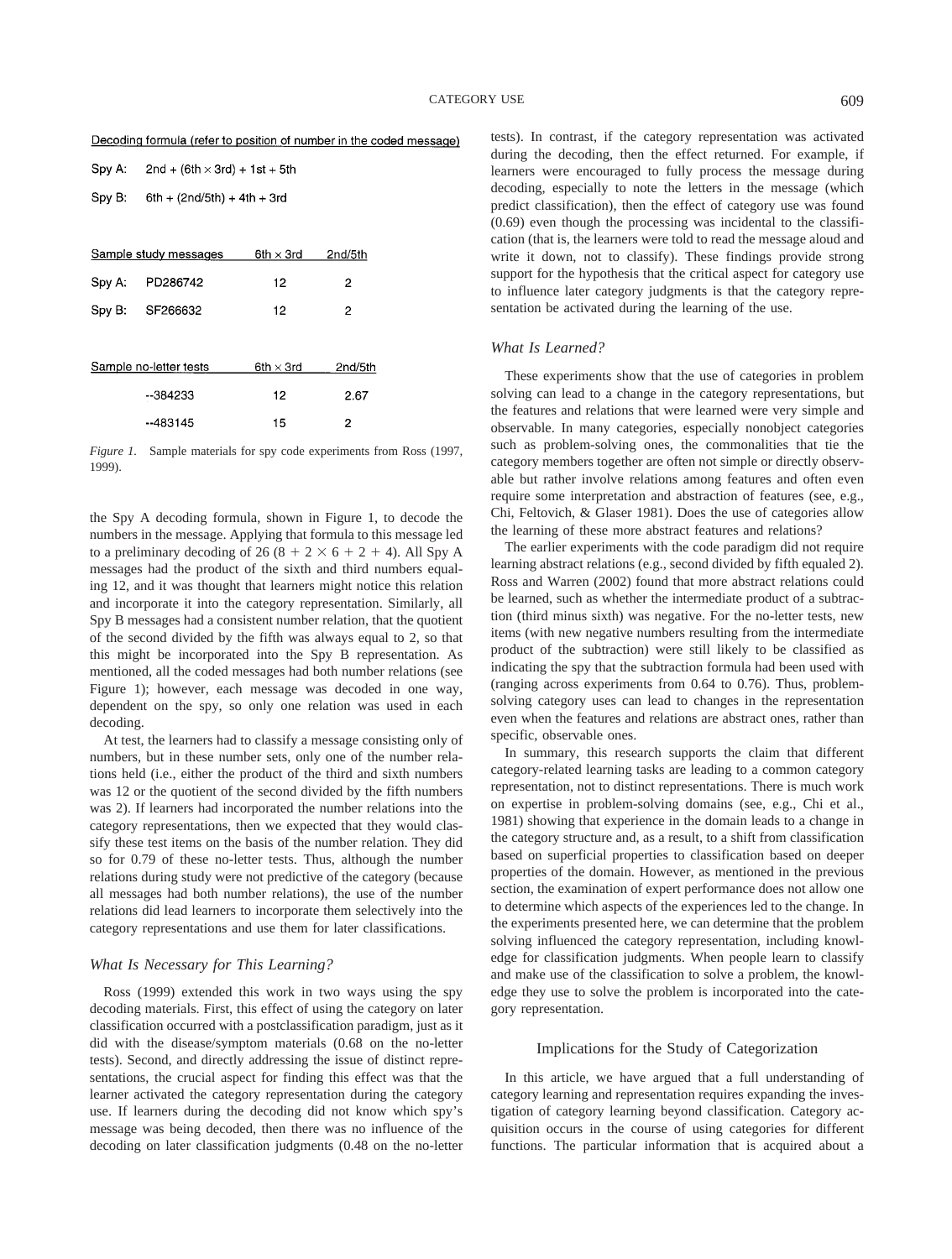category member in the context of carrying out a particular task depends on the information that is required to carry out that task successfully. This transfer-appropriate processing view of category acquisition is useful for helping to understand a number of recent lines of research that explore how people learn category representations. In addition, this view helps to provide a bridge between category learning and many other research areas in cognition. Categories are critical for a wide variety of tasks, and one would hope that category-learning research can provide some further ideas of category learning and representation to these areas in which category use is so important.

Much of this article has been taken up with a comparison of classification and inference learning. Even though these two tasks can be viewed as formally equivalent, an analysis of the information requirements for these tasks suggests that they are quite different. Consistent with this analysis, we found very different results for the two types of learning. Classification focuses learners on diagnostic properties that distinguish among the categories being learned. In contrast, inference focuses within a category on the relationship between the category label and the feature values, as well as on relationships among feature values.

It is most straightforward to contrast inference and classification because of their similarity. However, research on other uses of categories has enabled us to address other important aspects of categorization that have heretofore been missing from laboratory studies. The studies of combined inference and classification and of problem solving suggest that people are forming true category representations rather than independent representational structures that are suitable only for the task for which they were developed.

#### *Suggestions*

So, how should research on the relationship between category use and category learning proceed? Given the amount of research necessary to clarify theoretical issues, psychologists are just beginning to understand how to examine this relationship. Nonetheless, a general plan for research is beginning to take shape. First, it should be obvious after this review that laboratory studies must include a wider range of category-learning tasks. As we discuss below, there is a danger that different theories will emerge for every task, but our belief is that categorization research is hampered by an overly restricted set of learning tasks and that the potential danger of proliferating theories of tasks is more than outweighed by the salutary effects of considering the role of use on learning.

Second, for any study on category learning, it is important to do a task analysis to gain some understanding of the information required to perform the task. The information required depends both on the processing (use) and the information provided to the learner, so it is important to carefully consider the particular requirements of each experimental setting. This same caveat applies even to category learning by classification. For example, A. B. Markman and Maddox (2003) suggested that the reason people given classification tasks have difficulty learning categories when the features have multiple manifestations (as in the work by Yamauchi & Markman, 2000b) is that the family-resemblance category structure with exception features leads them to seek rules that distinguish between the categories. The number of possible rules increases with the number of feature manifestations. Markman and Maddox suggested that a family-resemblance structure with nondiagnostic feature values on some dimensions (rather than exception features) might lead to holistic processing. Because these categories have a family-resemblance structure, holistic processing based on similarity should be straightforward. Consistent with this task analysis, people learned categories with multiple feature manifestations easily when the category structure had nondiagnostic features instead of exception features.

Third, experimenters need to keep improving the task analyses by expanding the aspects of natural categories that are considered. In this article, the task analyses have focused on two issues: the relative attention to relationships among properties within a category versus between categories and the ability to use category representations for multiple tasks. Tasks vary with respect to their emphasis on these factors. More importantly, new investigations will suggest new foci and provide finer distinctions. For example, there are a number of within-category relationships that may well have different effects on the learning.

This research program will require shifting between developing task analyses and exploring new uses of categories to understand what is learned. By starting with the framework suggested in this article, research on category use need not be unconstrained. Instead, the range of tasks and aspects of category structure can be gradually expanded from the base provided by existing research.

## *Concluding Comments*

We conclude this article with a call to action and three warnings. The call to action is that laboratory research on categorization must explore a range of category uses to provide insight into the richness of category representations observed outside of the lab. Mismatches between current models and observations of natural categories are due largely to the nearly exclusive focus of laboratory research on classification tasks (see Schank, Collins, & Hunter, 1986, for an earlier warning about this problem).

Although we believe that this change in investigations of category learning is critical, we must make some caveats. First, as mentioned above, this is the beginning of an ambitious research program. Over the past 25 years, there have been many studies teasing apart specific issues in classification learning. We are suggesting an approach to category learning of which classification is just a part.

Second, although researchers have learned quite a bit about inference learning and its differences from classification in a relatively short time, our guess is that inference may be easier to study than many other category uses. Indeed, one reason why Yamauchi and Markman (1998) contrasted inference and classification learning was because the tasks were formally identical and yet seemed to differ in their emphasis on within-category and between-categories structure. Many other category uses differ from classification in more complex ways and thus involve more detailed task analysis (as in the work on problem solving described above). In addition, although we believe that most category uses involve a central conceptual representation (as we showed with classification combined with inference and problem solving), we also recognize that specialized uses of categories may lead to specialized representations. Learning about these cases will help to better understand the limits of general category knowledge.

Third, this multifaceted approach to studying category acquisition must be undertaken conservatively. Science is a search for generalizations. If every task leads to the acquisition of somewhat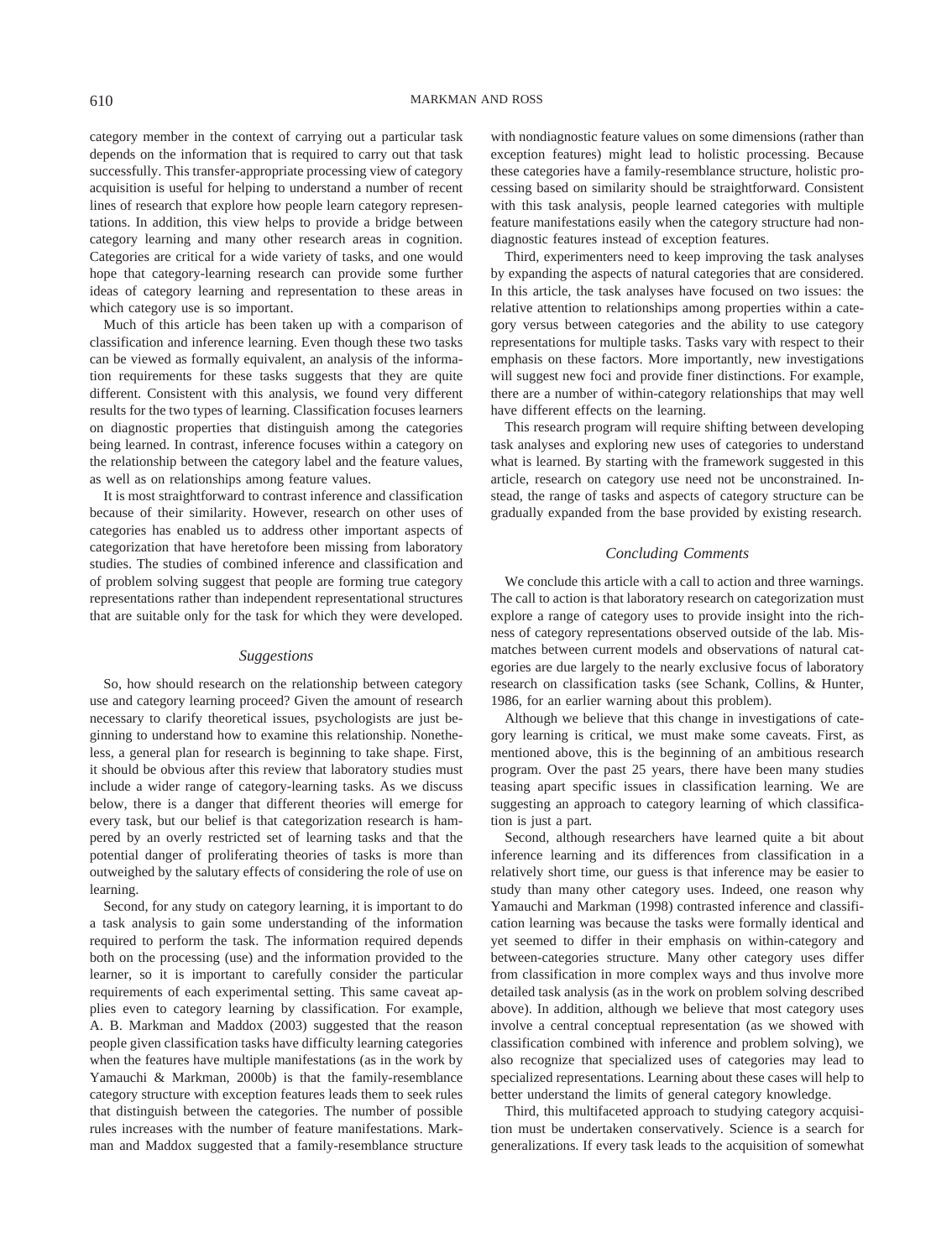different information, there is a risk that every model of categorization developed will only apply to the particular task on which the model is based. Thus, it is important to carry out a careful task analysis on the laboratory procedures to understand the degree to which they are likely to yield representations that are compatible with the performance of other tasks. It is possible, of course, that researchers will find an infinite number of variations in the structure of category representations that result from the myriad of ways that people interact with categories. However, we view this as a position to be driven to rather than one that should be adopted at the outset.

In our view, the danger of this kind of conceptual relativism is more apparent than real because there is a core set of tasks for which categories are frequently used. Clearly, classification is important. The other uses discussed in this article—inference, problem solving—are also important. There are a few other areas (e.g., preference formation, communication, and causal reasoning) for which less research has been done (Ahn, 1999; A. B. Markman & Makin, 1998; Zhang & Markman, 1998). Research on category acquisition should focus on this set of tasks to understand how they affect category representations. As these studies accrue, psychologists may also begin to see generalizations across the tasks and better understand how they interrelate. Finally, a better understanding of the individual tasks will allow researchers to investigate category learning from multiple interleaved uses, which is the typical manner in which categories are acquired.

#### References

- Aaker, D. A., & Keller, K. L. (1990). Consumer evaluations of brand extensions. *Journal of Marketing, 54,* 27–41.
- Aaker, J. L. (1997). Dimensions of brand personality. *Journal of Marketing Research, 34,* 347–356.
- Ahn, W. K. (1999). Effect of causal structure on category construction. *Memory & Cognition, 27,* 1008–1023.
- Ahn, W. K., & Medin, D. L. (1992). A two-stage model of category construction. *Cognitive Science, 16,* 81–122.
- Anderson, A. L., Ross, B. H., & Chin-Parker, S. (2002). A further investigation of category learning by inference. *Memory & Cognition, 30,* 119–128.
- Anderson, J. R. (1990). *The adaptive character of thought.* Hillsdale, NJ: Erlbaum.
- Anderson, J. R. (1991). The adaptive nature of human categorization. *Psychological Review, 98,* 409–429.
- Anderson, J. R., & Betz, J. (2001). A hybrid model of categorization. *Psychonomic Bulletin and Review, 8,* 629–647.
- Anderson, J. R., & Fincham, J. M. (1996). Categorization and sensitivity to correlation. *Journal of Experimental Psychology: Learning, Memory, and Cognition, 22,* 259–277.
- Au, T. K. (1994). Developing an intuitive understanding of substance kinds. *Cognitive Psychology, 27,* 71–111.
- Berlin, B. (1972). Speculations on the growth of ethnobotanical nomenclature. *Language in Society, 1,* 51–86.
- Billman, D. (1996). Structural biases in concept learning: Influences from multiple functions. In D. Medin (Ed.), *The psychology of learning and motivation* (Vol. 36, pp. 283–321). San Diego, CA: Academic Press.
- Billman, D., & Dávila, D. (2001). Consistent contrast aids concept learning. *Memory & Cognition, 29,* 1022–1035.
- Blair, M. H., & Homa, D. (2001). Expanding the search for a linear separability constraint on category learning. *Memory & Cognition, 29,* 1153–1164.

Boster, J. S., & Johnson, J. C. (1989). Form or function: A comparison of

expert and novice judgments of similarity among fish. *American Anthropologist, 92,* 171–179.

- Broniarczyk, S. M., & Alba, J. W. (1994). The importance of the brand in brand extension. *Journal of Marketing Research, 31,* 214–228.
- Brooks, L. R. (1999). Orientation to meaning suppresses explicit knowledge of surface cues in category learning. *Abstracts of the Psychonomic Society, 4,* 51.
- Brown, R. (1958). How shall a thing be called? *Psychological Review, 65,* 14–21.
- Chi, M. T. H., Feltovich, P. J., & Glaser, R. (1981). Categorization and representation of physics problems by experts and novices. *Cognitive Science, 5,* 121–152.
- Chin-Parker, S., & Ross, B. H. (2002a). The effect of category learning on sensitivity to within-category correlations. *Memory & Cognition, 30,* 353–362.
- Chin-Parker, S., & Ross, B. H. (2002b). *The effect of contrast categories in classification and inference learning.* Manuscript submitted for publication.
- Clapper, J. P., & Bower, G. H. (1994). Category invention in unsupervised learning. *Journal of Experimental Psychology: Learning, Memory, and Cognition, 20,* 443–460.
- Costello, F. J., & Keane, M. T. (2000). Efficient creativity: Constraintguided conceptual combination. *Cognitive Science, 24,* 299–349.
- Davidson, N. S., & Gelman, S. A. (1990). Inductions from novel categories: The role of language and conceptual structure. *Cognitive Development, 5,* 151–176.
- Flavell, J. H. (1985). *Cognitive development* (2nd ed.). Englewood Cliffs, NJ: Prentice-Hall.
- Gagne, C. L. (2000). Relation-based combinations versus property-based combinations: A test of the CARIN theory and the dual-process theory of conceptual combination. *Journal of Memory and Language, 42,* 365–389.
- Gelman, S. A., & Coley, J. D. (1990). The importance of knowing a dodo is a bird: Categories and inferences in 2-year-old children. *Developmental Psychology, 26,* 796–804.
- Gelman, S. A., & Heyman, G. D. (1999). Carrot-eaters and creaturebelievers: The effects of lexicalization on children's inferences about social categories. *Psychological Science, 10,* 489–493.
- Gelman, S. A., & Markman, E. M. (1986). Categories and induction in young children. *Cognition, 23,* 183–209.
- Heit, E., & Rubinstein, J. (1994). Similarity and property effects in inductive reasoning. *Journal of Experimental Psychology: Learning, Memory, and Cognition, 20,* 411–422.
- Hirschfeld, L. A. (1996). *Race in the making.* Cambridge, MA: MIT Press.
- Kalish, C. W., & Gelman, S. A. (1992). On wooden pillows: Multiple classification and children's category-based inductions. *Child Development, 63,* 1536–1557.
- Kruschke, J. K. (1992). ALCOVE: An exemplar-based connectionist model of category learning. *Psychological Review, 99,* 22–44.
- Kunda, Z. (1999). *Social cognition: Making sense of people.* Cambridge, MA: MIT Press.
- Lassaline, M. E., & Murphy, G. L. (1996). Induction and category coherence. *Psychonomic Bulletin and Review, 3,* 95–99.
- Love, B. C. (2002). Comparing supervised and unsupervised learning. *Psychonomic Bulletin and Review, 9,* 829–835.
- Love, B. C. (in press). The multifaceted nature of unsupervised category learning. *Psychonomic Bulletin and Review.*
- Love, B. C., Markman, A. B., & Yamauchi, T. (2000, August). *Modeling classification and inference learning.* Paper presented at the Annual meeting of the American Association for Artificial Intelligence, Austin, TX.
- Love, B. C., Medin, D. L., & Gureckis, T. (in press). SUSTAIN: A network model of human category learning. *Psychological Review.*
- Maddox, W. T., & Ashby, F. G. (1993). Comparing decision bound and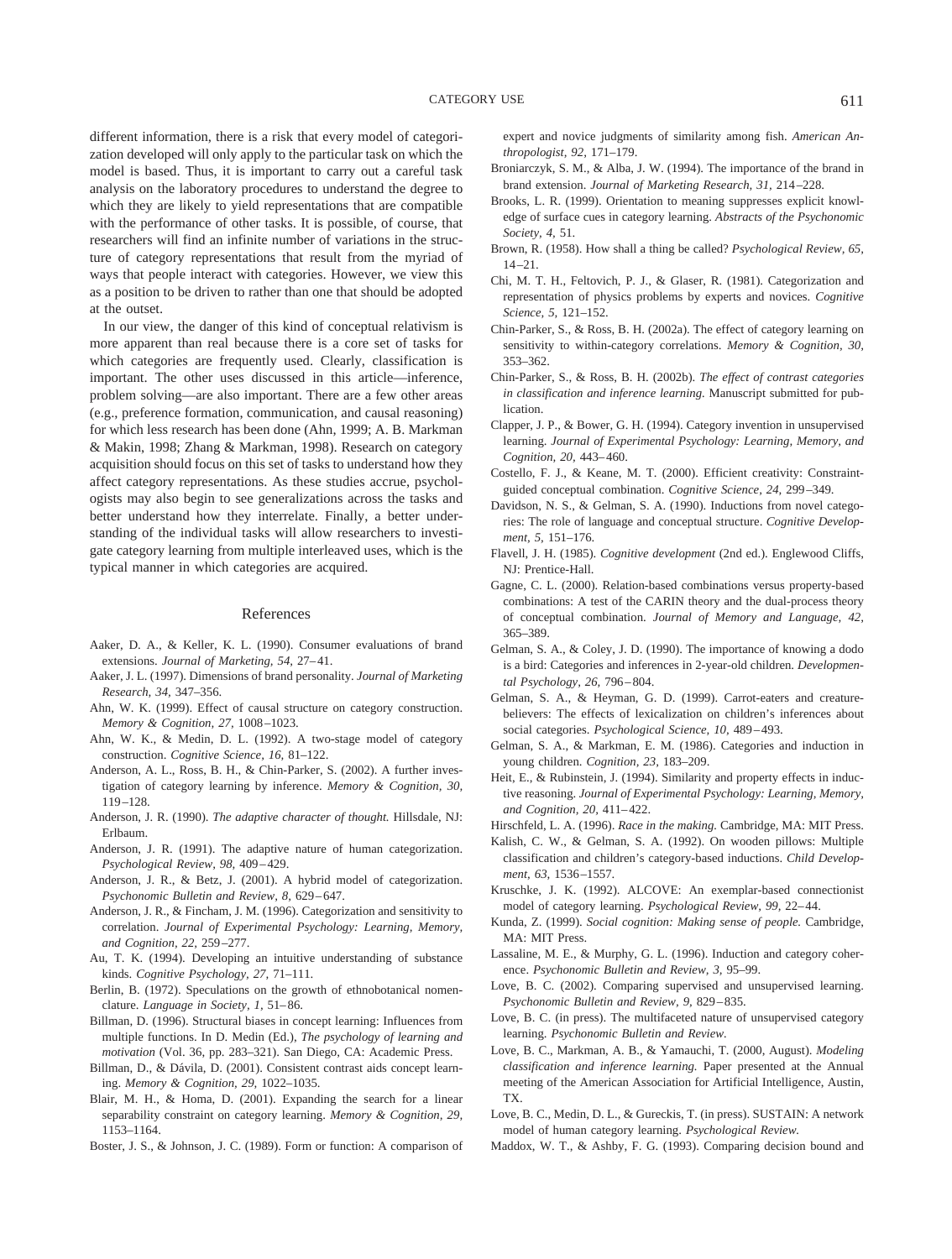exemplar models of categorization. *Perception and Psychophysics, 53,* 49–70.

- Malt, B. C., & Johnson, E. J. (1992). Do artifact concepts have cores? *Journal of Memory and Language, 31,* 195–217.
- Malt, B. C., Ross, B. H., & Murphy, G. L. (1995). Predicting features for members of natural categories when categorization is uncertain. *Journal of Experimental Psychology: Learning, Memory, and Cognition, 21,* 646–661.
- Malt, B. C., Sloman, S. A., Gennari, S., Shi, M., & Wang, Y. (1999). Knowing versus naming: Similarity of the linguistic categorization of artifacts. *Journal of Memory and Language, 40,* 230–262.
- Markman, A. B., & Maddox, W. T. (2003). Classification of exemplars with single and multiple feature manifestations: The effects of relevant dimension variation and category structure. *Journal of Experimental Psychology: Learning, Memory, and Cognition, 29,* 107–117.
- Markman, A. B., & Makin, V. S. (1998). Referential communication and category acquisition. *Journal of Experimental Psychology: General, 127,* 331–354.
- Markman, A. B., & Stilwell, C. H. (2001). Role-governed categories. *Journal of Experimental and Theoretical Artificial Intelligence, 13,* 329–358.
- Markman, E. M. (1989). *Categorization and naming in children.* Cambridge, MA: MIT Press.
- McRae, K., Ferretti, T. R., & Amyote, L. (1997). Thematic roles as verb-specific concepts. *Language and Cognitive Processes, 12,* 137– 176.
- Medin, D. L., Lynch, E. B., Coley, J. D., & Atran, S. (1997). Categorization and reasoning among tree experts: Do all roads lead to Rome? *Cognitive Psychology, 32,* 49–96.
- Medin, D. L., & Schaffer, M. M. (1978). Context theory of classification. *Psychological Review, 85,* 207–238.
- Medin, D. L., & Schwanenflugel, P. J. (1981). Linear separability in classification learning. *Journal of Experimental Psychology: Human Learning and Memory, 7,* 355–368.
- Medin, D. L., & Shoben, E. J. (1988). Context and structure in conceptual combination. *Cognitive Psychology, 20,* 158–190.
- Medin, D. L., Wattenmaker, W. D., & Hampson, S. E. (1987). Family resemblance, conceptual cohesiveness and category construction. *Cognitive Psychology, 19,* 242–279.
- Miller, G. A., & Johnson-Laird, P. N. (1976). *Language and Perception.* Cambridge, MA: Harvard University Press.
- Morris, C. D., Bransford, J. D., & Franks, J. J. (1977). Levels of processing versus transfer appropriate processing. *Journal of Verbal Learning and Verbal Behavior, 16,* 519–533.
- Morris, M. W., & Murphy, G. L. (1990). Converging operations on a basic level in event taxonomies. *Memory & Cognition, 18,* 407–418.
- Murphy, G. L. (1988). Comprehending complex concepts. *Cognitive Science, 12,* 529–562.
- Murphy, G. L. (1993). A rational theory of concepts. In G. Nakamura, R. Taraban, & D. L. Medin (Eds.), *The psychology of learning and motivation* (Vol. 29, pp. 327–359). Orlando, FL: Academic Press.
- Murphy, G. L., & Medin, D. L. (1985). The role of theories in conceptual coherence. *Psychological Review, 92,* 289–315.
- Murphy, G. L., & Ross, B. H. (1994). Predictions from uncertain categorizations. *Cognitive Psychology, 27,* 148–193.
- Murphy, G. L., & Wisniewski, E. J. (1989). Categorizing objects in isolation and in scenes: What a superordinate is good for. *Journal of Experimental Psychology: Learning, Memory, and Cognition, 15,* 572– 586.
- Nosofsky, R. M. (1986). Attention, similarity and the identification– categorization relationship. *Journal of Experimental Psychology: General, 115,* 39–57.
- Nosofsky, R. M., & Palmeri, T. J. (1997). Comparing exemplar-retrieval and decision-bound models of speeded perceptual classification. *Perception and Psychophysics, 59,* 1027–1048.
- Nosofsky, R. M., Palmeri, T. J., & McKinley, S. C. (1994). Rule-plusexception model of classification learning. *Psychological Review, 101,* 53–97.
- Osherson, D. N., Smith, E. E., Wilkie, O., Lopez, A., & Shafir, E. (1990). Category-based induction. *Psychological Review, 97,* 185–200.
- Palmeri, T. J., & Nosofsky, R. M. (1995). Recognition memory for exceptions to the category rule. *Journal of Experimental Psychology: Learning, Memory, and Cognition, 21,* 548–568.
- Payne, J. W., Bettman, J. R., & Johnson, E. J. (1993). *The adaptive decision maker.* New York: Cambridge University Press.
- Posner, M. I., Boies, S. J., Eichelman, W. H., & Taylor, R. L. (1969). Retention of visual and name codes of single letters. *Journal of Experimental Psychology, 79,* 1–16.
- Proffitt, J. B., Coley, J. D., & Medin, D. L. (2000). Expertise and categorybased induction. *Journal of Experimental Psychology: Learning, Memory, and Cognition, 26,* 811–828.
- Reed, S. K. (1972). Pattern recognition and categorization. *Cognitive Psychology, 3,* 382–407.
- Rehder, B., & Hastie, R. (2001). Causal knowledge and categories: The effects of causal beliefs on categorization, induction, and similarity. *Journal of Experimental Psychology: General, 130,* 323–360.
- Rehder, B., & Ross, B. H. (2001). Abstract coherent categories. *Journal of Experimental Psychology: Learning, Memory, and Cognition, 27,* 1261– 1275.
- Rips, L. J., & Conrad, F. G. (1989). Folk psychology of mental activities. *Psychological Review, 96,* 187–207.
- Rosch, E., & Mervis, C. B. (1975). Family resemblances: Studies in the internal structure of categories. *Cognitive Psychology, 7,* 573–605.
- Rosch, E., Mervis, C. B., Gray, W. D., Johnson, D. M., & Boyes-Braem, P. (1976). Basic objects in natural categories. *Cognitive Psychology, 8,* 382–439.
- Ross, B. H. (1997). The use of categories affects classification. *Journal of Memory and Language, 37,* 240–267.
- Ross, B. H. (1999). Postclassification category use: The effects of learning to use categories after learning to classify. *Journal of Experimental Psychology: Learning, Memory, and Cognition, 25,* 743–757.
- Ross, B. H. (2000). The effects of category use on learned categories. *Memory & Cognition, 28,* 51–63.
- Ross, B. H., Gelman, S. A., & Rosengren, K. (2002). *Children's categorybased inferences affect classification.* Manuscript submitted for publication.
- Ross, B. H., & Murphy, G. L. (1996). Category-based predictions: Influence of uncertainty and feature associations. *Journal of Experimental Psychology: Learning, Memory, and Cognition, 22,* 736–753.
- Ross, B. H., & Warren, J. L. (2002). Learning abstract relations from using categories. *Memory & Cognition, 30,* 657–665.
- Sandhofer, C. M., & Smith, L. B. (2001). Why children learn color and size words so differently: Evidence from adults' learning of artificial terms. *Journal of Experimental Psychology: General, 130,* 600–620.
- Schank, R. C., Collins, G. C., & Hunter, L. E. (1986). Transcending inductive category formation in learning. *Behavioral and Brain Sciences, 9,* 639–686.
- Sherman, J. W., Lee, A. Y., Bessenoff, G. R., & Frost, L. A. (1998). Stereotype efficiency reconsidered: Encoding flexibility under cognitive load. *Journal of Personality and Social Psychology, 75,* 589–606.
- Sifonis, C. M., & Ross, B. H. (2002). Alignment effects on learning multiple, use-relevant classification systems. *Memory & Cognition, 30,* 1148–1159.
- Smith, E. E., Osherson, D. N., Rips, L. J., & Keane, M. (1988). Combining prototypes: A selective modification model. *Cognitive Science, 12,* 485– 527.
- Smith, J. D., & Minda, J. P. (2000). Thirty categorization results in search of a model. *Journal of Experimental Psychology: Learning, Memory, and Cognition, 26,* 3–27.
- Smith, J. D., & Minda, J. P. (2001). Journey to the center of the category: